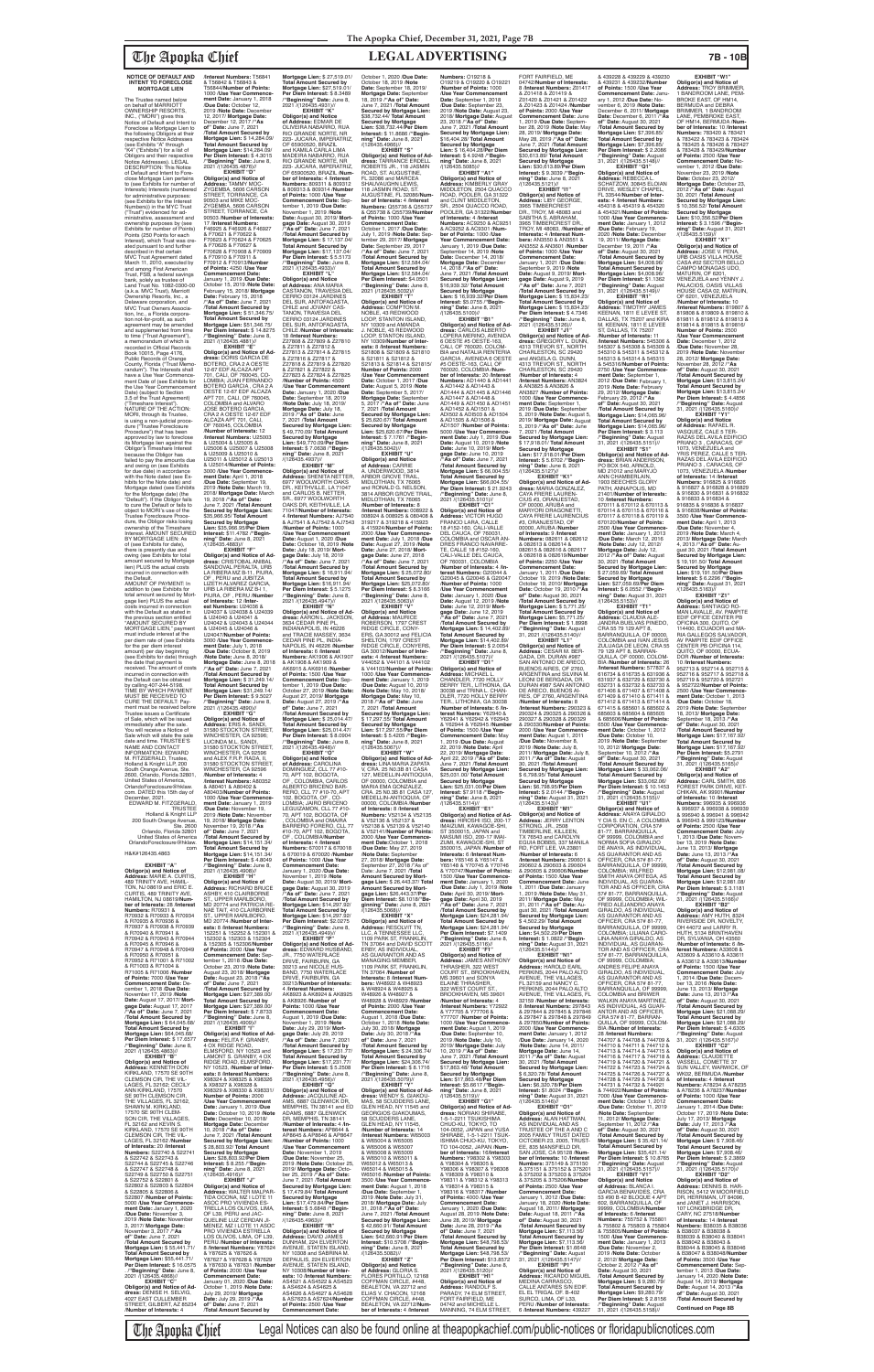The Apopka Chief Legal Notices can also be found online at theapopkachief.com/public-notices or floridapublicnotices.com

**Mortgage Lien:** \$15,802.77/ **Total Amount Secured by Mortgage Lien:** \$ 15,802.77/**Per Diem Interest:** \$ 3.8592 /"**Beginning"**<br>**Date:** August 31, 2021<br>/(126435.5172)//

## The Apopka Chief **LEGAL ADVERTISING 7B - 10B**

**EXHIBIT "E2" Obligor(s) and Notice of Address:** MARIA DE LA LUZ RUIZ, PLAZA DEL CLAUSTRO 4014 LO BARNECHEA, SANTIAGO, OF 00000, CHILE/**Number of Interests:** 5 /**Interest Numbers:** B55322 & B55323 & B55324 & B55325 & B55326/**Number of Points:** 1250 /**Use Year Commencement Date:**<br>January 1, 2014 / Due Date: January 1, 2014 /**Due Date:** November 28, 2019 /**Note Date:** August 28, 2013/ **Mortgage Date:** August 28, 2013 /**"As of" Date:** August 30, 2021 /**Total Amount Secured by Mortgage Lien:** \$ 10,095.02/ **Total Amount Secured by Mortgage Lien:** \$ 10,095.02/**Per Diem Interest:** \$ 3.2759 /**"Beginning" Date:** August 31, 2021<br>/(126435.5173)//

**EXHIBIT "G2" Obligor(s) and Notice of<br><b>Address:** VICKI L. KORN,<br>167 LAKESIDE DRIVE<br>APT 1517, ST CHARLES, IL 60174/**Number of Interests:** 6 /**Interest Numbers:** C14149 & C14221 & C14222 & C14223 & C14224 & C14225/**Number of Points:** 1500 /**Use Year Commencement Date:** January 1, 2014 /**Due Date:** February 9, 2020 /**Note Date:** October 9, 2013/ **Mortgage Date:** October 9,<br>2013 /**"As of" Date:** August<br>30, 2021 /**Total Amount Secured by Mortgage Lien:** \$ 10,753.52/ **Total Amount Secured by Mortgage Lien:** \$ 10,753.52/**Per Diem Interest:** \$ 3.2218 /**"Beginning" Date:** August 31, 2021 /(126435.5176)//<br>**"EXHIBIT "H2** 

**EXHIBIT "F2" Obligor(s) and Notice of Address:** ERIKA COROMO-TO CASTILLO, 11048 NW 72nd TERRACE, DORAL, FL 33178/**Number of Interests:** 16 /**Interest Numbers:** B75727 & B75728 & B75729 & B75730 & B75731 & B75732 & B75733 & B75734 & B75735 & B75736 & B75737 & B75738 & B75739 & B75740 & B75741 & B75742/**Number of Points:** 4000 /**Use Year Commencement Date:** January 1, 2014 /**Due Date:** February 1, 2020 /**Note Date:** September 30, 2013/ **Mortgage Date:** September 30, 2013 /**"As of" Date:** August 30, 2021 /**Total Amount Secured by Mortgage Lien:** \$ 22,228.19/ **Total Amount Secured by Mortgage Lien:** \$22,228.19/**Per Diem Inter-est:** \$ 5.5159 /**"Beginning" Date:** August 31, 2021 /(126435.5174)//

**Obligor(s) and Notice of Address:** REBECCA L. SCHATZOW, 30845 ELOIAN DRIVE, WESLEY CHAPEL, FL 33545/**Number of Interests:** 4 /**Interest Numbers:** C58533 & C58534 & C58535 & C58536/**Number of Points:** 1000 /**Use Year Commencement Date:** January 1, 2014 /**Due Date:** February 17, 2020 /**Note Date:** December 17, 2013/ **Mortgage Date:** December 17, 2013 /**"As of" Date:** August 30, 2021 /**Total Amount Secured by Mortgage Lien:** \$11,688.54/ **Total Amount Secured by Mortgage Lien:** \$ 11,688.54/**Per Diem Interest:** \$3.6626 /"**Beginning"**<br>**Date:** August 31, 2021<br>/(126435.5178)// **EXHIBIT "J2" Obligor(s) and Notice of<br>Address: FERNANDO DE Address:** FERNANDO DE<br>LOS SANTOS ANAYA, GA-<br>LEANA 465 COL. CENTRO,<br>SAN LUIS POTOSI, SL 78000, MEXICO and MARIA DEL PILAR MARTINEZ BAZUA, GALEANA 465 COL CENTRO, SAN LUIS PO-TOSI, SL 78000, MEXICO /**Number of Interests:** 32 /**Interest Numbers:** C10511 & C10512 & C10513 & C10514 & C10515 & C10516 & C10517 & C10518 & C10519 & C10520 & C10521 & C10522 & C10523 & C10524 & C10525 & C10526 & C10527 & C10528 & C10529 & C10530 & C10641 & C10642 & C10643 & C10644 & C10645 & C10646 & C10647 & C10648 & C10649 & C10650 & C10651 & C10652/**Number of Points:** 8000 /**Use Year Commencement Date:** January 1, 2014 /**Due Date:** Novem-ber 18, 2019 /**Note Date:** December 18, 2013/ **Mort-gage Date:** December 18, 2013 /**"As of" Date:** August 30, 2021 /**Total Amount Secured by Mortgage Lien:** \$ 56,024.39/ **Total Amount Secured by Mortgage Lien:** \$56,024.39/**Per Diem Interest:** \$ 17.6034 /**"Beginning" Date:** August 31,<br>2021 /(126435.5179)// **EXHIBIT "K2" Obligor(s) and Notice of Address:** FLOR QUESADA LASTIRI, DARWIN 99 DPTC 1 COL ANZURES, MEXICO, DF 11590, MEXICO/**Number of Interests:** 14<br>/**Interest Numbers:** D12143<br>& D12144 & D12145 &<br>D12146 & E20549 & E20550 & E20551 & E20552 & E20601 & E20602 & E20603 & E20604 & E20605 & E20606/**Number of Points:** 3500 /**Use Year Commencement Date:** June 1, 2014 /Due Date: Decembe 1, 2019 /**Note Date:** May 30, 2014/ **Mortgage Date:** May 30, 2014 /**"As of" Date:** August 30, 2021 /**Total Amount Secured by Mortgage Lien:** \$ 26,994.35/ **Total Amount Secured by Mortgage Lien: \$26,994.35/<br><b>Per Diem Interest: \$** 8.5032<br>/**"Beginning" Date:** August<br>31, 2021 /(126435.5181)// **EXHIBIT "L2" Obligor(s) and Notice of<br><b>Address:** CHUKWUMA E.<br>OKOYE, 928 WESTLAND<br>RIDGE ROAD, FAYETTE-

**EXHIBIT "H2" Obligor(s) and Notice of Address:** PAUL M. PIPER-SBURGH, 303 CHELTEN<br>PARKWAY, CHERRY HILL, NJ 08034, and ANGELA PIPERSBURGH, 303 CHEL-TEN PARKWAY, CHERRY HILL, NJ 08034 /**Number of Interests:** 6 /**Interest Numbers:** 447613 & 447614 & 447615 & 447616 & 447617 & 447618/**Number of Points:** 1500 /**Use Year Commencement Date:** January 1, 2014 /**Due Date:** November 8, 2019 /**Note Date:** October 8, 2013/ **Mortgage Date:** October 8, 2013 /**"As of" Date:** August 30, 2021 /**Total Amount Secured by Mortgage Lien:** \$ 11,801.72/ **Total Amount Secured by Mortgage Lien:** \$11,801.72/**Per Diem Inter-est:** \$ 3.4391 /**"Beginning" Date:** August 31, 2021 /(126435.5177)// **EXHIBIT "I2"**

VILLE, NC 28311/**Number of Interests:** 4 /**Interest Numbers:** E50212 & E50213 & E50214 & E50215/**Number of Points:** 1000 /**Use Year Commencement Date:** January 1, 2015 /**Due Date:** February 4, 2020 /**Note Date:** August 4, 2014/ **Mortgage Date:** August 4, 2014 /**"As of" Date:** August 30, 2021 /**Total Amount Secured by Mortgage Lien:** \$9,143.67/ **Total Amount Secured by Mortgage Lien: \$9,143.67/<br><b>Per Diem Interest: \$** 2.7366<br>/**"Beginning" Date:** August<br>31, 2021 /(126435.5183)// **EXHIBIT "M2" Obligor(s) and Notice of Address:** PETER D. CRUZ-ALVERIO, CALLE PUERTO ESCONDIDO #316 VILLAS DE PLAN BONITO CABO, CABO ROJO, PR 00623, and ALEIDA DELGADO-CRUZ, PO BOX 6469, MAYAGUEZ, PR 00681 /**Number of Interests:** 6 /**Interest Numbers:** E63841 & E63842 & E63843 & E63844 & E63845 & E63846/**Number of Points:** 1500 /**Use Year Commencement Date:** July 1, 2014 /**Due Date:** December 19, 2019 /**Note Date:** June 19, 2014/ **Mortgage Date:** June 19, 2014 /**"As of" Date:** August 30, 2021 /**Total Amount Secured by Mortgage Lien:** \$ 13,234.56/ **Total Amount Secured by Mortgage Lien:** \$ 13,234.56/**Per Diem Interest:** \$ 3.9304 /**"Beginning" Date:** August 31, 2021 /(126435.5184)// **EXHIBIT "N2" Obligor(s) and Notice of Address:** HARLAN WAX, 5000 PRESTWICK DRIVE, FAIRFAX, VA 22030, and DEBORAH J. WAX, 5000 PRESTWICK DRIVE, FAIRFAX, VA 22030<br>Number of Interests: 10 **/Interests:** 10<br>**/Interest Numbers**: E73519<br>& E80031 & E80032 &<br>E80033 & E80034 & E80035<br>& E80036 & E80037 & E80038 & E80039/**Number of Points:** 2500 /**Use Year Commencement Date:** January 1, 2015 /**Due Date:** January 3, 2020 /**Note Date:** June 3, 2014/ **Mortgage Date:** June 3, 2014 /**"As of" Date:** August 30, 2021 /**Total Amount Secured by Mortgage Lien:** \$ 18,384.21/ **Total Amount Secured by Mortgage Lien:** \$18,384.21/**Per Diem Interest:** \$ 5.1972 /"**Beginning"**<br>**Date:** August 31, 2021<br>/(126435.5185)// **EXHIBIT "O2" Obligor(s) and Notice of Address:** JILL SHELLMER-BUNKER, 527 WALPOLE ST, NORWOOD, MA 02062- 1736, and ROBERT JAMES BUNKER, 43 SOUTH ST, FOXBORO, MA 02035 /**Number of Interests:** 6 /**Interest Numbers:** E95050 & E95051 & E95052 & E95101 & E95102 & E95103/**Number of Points:** 1500 /**Use Year Commencement Date:** October 1, 2014 /**Due Date:** November 10 2019 /**Note Date:** Septembe 10, 2014/ **Mortgage Date:** September 10, 2014 /**"As of" Date:** August 30, 2021 /**Total Amount Secured by Mortgage Lien:** \$ 14,395.55/ **Total Amount Secured by Mortgage Lien:** \$14,395.55/**Per Diem Interest:** \$ 4.2078 /**"Beginning" Date:** August 31, 2021 /(126435.5186)//<br>**EXHIBIT** "P2" **EXHIBIT "P2"<br>
<b>Obligor(s) and Notice**<br> **of Address:** DARLENE<br>
DAVENPORT, 17311 104TH<br>
AVE, JAMAICA, NY 11433-1307 and DEREK DAVEN-PORT, 9160 193RD ST # 6D, HOLLIS, NY 11423/ **Number of Interests:** 4/**Interest Numbers:** F12710 & F12711 & F12712 & F12713/ **Number of Points:** 1000 /**Use Year Commencement Date:** January 1, 2015 /**Due Date:** November 2, 2019 /**Note Date:** September 2, 2014/ **Mortgage Date:** September 2, 2014 /**"As of" Date:** August 30, 2021 /**Total Amount Secured by Mortgage Lien:** \$ 9,733.80/ **Total Amount Secured by Mortgage Lien:** \$9,733.80/ **Per Diem Interest:** \$ 2.8287 /**"Beginning" Date:** August 31, 2021 /(126435.5187)// **EXHIBIT "Q2" Obligor(s) and Notice of Address:** TIMOTHY WAR-REN, P.O. BOX 882,4910 OXBOW CIRCLE WEST, FULSHEAR, TX 77441, and JACQUELINE WAR-REN, P.O. BOX 882 , 4910 OXBOW CIRCLE WEST, FULSHEAR, TX 77441/ **Number of Interests:** 6 /**In-terest Numbers:** F22414 & F22415 & F22416 & F22417 & F22418 & F22419/**Number of Points:** 1500 /**Use Year Commencement Date:** January 1, 2015 /**Due Date:** November 14, 2019 /**Note Date:** July 14, 2014/ **Mortgage Date:** July 14, 2014 /**"As of" Date:** August 30, 2021 /**Total Amount Secured by Mortgage Lien:** \$ 14,339.65/ **Total Amount Secured by Mortgage Lien:** \$14,339.65/**Per Diem Inter-est:** \$ 4.2164 /**"Beginning" Date:** August 31, 2021 /(126435.5188)// **EXHIBIT "R2" Obligor(s) and Notice of Address:** LAKEISHA<br>KENETI, 101 MISTY RIDGE LANE, SUFFOLK, VA 23434 /**Number of Interests:** 10 /**Interest Numbers:** F87115 & F87116 & F87117 & F87118 & F87119 & F87120 & F87121 & F87122 & F87123 & F87124/**Number of Points:** 2500 /**Use Year Commencement Date:** October 1, 2014 /**Due Date:** November 11, 2019 /**Note Date:** September 11, 2014/ **Mortgage Date:** September 11, 2014 /**"As of" Date:** August 30, 2021 /**Total Amount Secured by Mortgage Lien:** \$ 19,042.29/ **Total Amount Secured by Mortgage Lien:** \$ 19,042.29/**Per Diem Interest:** \$ 5.2975 /"**Beginning"**<br>**Date:** August 31, 2021<br>/(126435.5191)// **EXHIBIT "S2" Obligor(s) and Notice of Address:** JASON MORRIS, 508 FARMERS ROAD, WILMINGTON, OH 45177, and CHERYL MORRIS, 508 FARMERS ROAD, WILMINGTON, OH 45177 /**Number of Interests:** 6 /**Interest Numbers:** F89203 & F89204 & F89205 & F89206 & F89207 & F89208/**Number of Points:** 1500 /**Use Year Commencement Date:** December 1, 2014 /**Due Date:** November 10, 2019 /**Note Date:** November 10, 2014/ **Mortgage Date:** November 10, 2014 /**"As of" Date:** August 30, 2021 /**Total Amount Secured by Mortgage Lien:** \$ 14,517.15/ **Total Amount Secured by Mortgage Lien:** \$14,517.15/**Per Diem Interest:** \$ 4.0468 /**"Beginning" Date:** August 31, 2021 /(126435.5193)// **EXHIBIT "T2" Obligor(s) and Notice of Address:** LOIS JEANNE<br>MACLEAN, 386 CORAL DE **ber of Points:** 1500 /**Use Year Commencement Date:** May 1, 2015 /**Due Date:** September 16, 2019 /**Note Date:** April 16, 2015/

TIERRA ROAD, SALINAS, CA 93908 /**Number of Interests:** 4 /**Interest Numbers:** G57729 & G57730 & G57731 & G57732/**Number of Points:** 1000 /**Use Year Commencement Date:** January 1, 2015 /**Due Date:** February 17, 2020 /**Note Date:** December 17, 2014/ **Mortgage Date:** December 17, 2014 /**"As of" Date:** August 30, 2021 /**Total Amount Secured by Mortgage Lien:** \$ 8,028.24/ **Total Amount Secured by Mortgage Lien:** \$8,028.24/ **Per Diem Interest:** \$2.3941 /**"Beginning" Date:** August 31, 2021 /(126435.5195)//<br>**FXHIRIT "II2" EXHIBIT "U2"<br><b>Obligor(s) and Notice of**<br>**Address:** WANDA V. DU-<br>VALL, 22 PIERCE DRIVE,<br>NOVATO, CA 94947/ **Number of Interests:** 4 /**Interest Numbers:** G58415 & G58416 & G58417 & G58418/**Number of Points:** 1000 /**Use Year Commencement Date:** January 1, 2016 /**Due Date:** January 22, 2020 /**Note Date:** January 22, 2015/ **Mortgage Date:** January 22, 2015 /**"As of" Date:** August 30, 2021 /**Total Amount Secured by**  Mortgage Lien: \$ 9,957.29/<br>**Mortgage Lien: \$9,957.29/<br><b>Mortgage Lien: \$9,957.29/**<br>**Per Diem Interest: \$** 2.979<br>/**"Beginning" Date:** August<br>31, 2021 /(126435.5196)// **EXHIBIT "V2" Obligor(s) and Notice of Address:** VERONICA MCFARLANE, 1038 OCEAN AVENUE #A 41, BROOK-LYN, NY 11226/**Number of Interests:** 10 /**Interest Numbers: 383734 &<br>383735 & 419629 & 419630** 383735 & 419629 & 419630 & 419631 & 419632 & 419633 & 419634 & 419635 & 419636/**Number of Points:** 2500 /**Use Year Commencement Date:** January 1, 2016 /**Due Date:** February 11, 2010 /**Note Date:** June 11, 2015/ **Mortgage Date:** June 11, 2015 /**"As of" Date:** August 30, 2021 /**Total Amount Secured by Mortgage Lien:**<br>\$20.162.75/**Total Amount** \$ 20,162.75/ **Total Amount Secured by Mortgage Lien:** \$20,162.75/**Per Diem Inter-est:** \$ 5.7945 /**"Beginning" Date:** August 31, 2021 /(126435.5197)// **EXHIBIT "W2" Obligor(s) and Notice of Address:** VINCENT O. IKPASA, 2 EMES ROAD, ERITH, OF DA8 3EL, UNITED KINGDOM and VIVIAN HANS, 2 EMES ROAD, ERITH, OF DA8 3EL, UNITED KINGDOM /**Number of Interests:** 14 /**Interest Numbers:** H23334 & H23335 & H23336 & H23337 & H23338 & H23339 & H23340 & H23341 & H23342 & H23343 & H23344 & H23345 & H23346 & H23347/**Number of Points:** 3500 /**Use Year Commencement Date:** January 1, 2016 /**Due Date:** Novem-ber 16, 2019 /**Note Date:** February 16, 2015/ **Mortgage Date:** February 16, 2015 /**"As of" Date:** August 30, 2021 /**Total Amount Secured by Mortgage Lien:** \$ 31,066.51/ **Total Amount Secured by Mortgage Lien:** \$31,066.51/**Per Diem Inter-est:** \$ 9.229 /**"Beginning" Date:** August 31, 2021 /(126435.5199)// **EXHIBIT "X2" Obligor(s) and Notice of Address:** JOSHUA DAWES HARNDEN, 5208 SCOT-TISH THISTLE DRIVE, AUSTIN, TX 78739, and ASHLEA NICHOLE HARN-DEN, 5208 SCOTTISH THISTLE DRIVE, AUSTIN, TX 78739 /**Number of Interests:** 6 /**Interest Numbers:** G31324 & G31325 & G31326 & G31327 & G31328 & G31329/**Num-Numbers:** B49520 & C58240 & C58241 & C58242 & C58243 & **Year Commencement**  /(126435.5206)//<br>**FXHIBIT** "C3" **EXHIBIT "C3" Obligor(s) and Notice of Address:** THERESA ELIZABETH CONNOR, 6630 HIGH BEACH CT E, **Number of Interests:** 16 **Number of Points:** 4000 **Obligor(s) and Notice<br>of Address:** DARRIN W.<br>PRADIE, 1460 SHIRLEY<br>DRIVE, SACRAMENTO,<br>CA 95822 /**Number of In-**& H20745 & H20746 & H20747 & H20802 & H20803 & H20804 & H20805 & H20806 & **Commencement Date:** September 1, 2015 /**Due Date:** July 5, 2017 /**Note**  30, 2021 /**Total Amount est:** \$8.6414 /**"Beginning" Date:** August 31, 2021<br>/(126435.5208)// **Obligor(s) and Notice of Address:** AARON DENNIS ANDREW, 6715 and LAKEZIA CRYSTAL 30, 2021 /**Total Amount Date:** August 31, 2021 /(126435.5210)// **Obligor(s) and Notice of Address:** KISHMA<br>K. FREDERICKS, 286 **of Interests:** 4 /**Interest** 

**Mortgage Date:** April 16, 2015 /**"As of" Date:** August 30, 2021 /**Total Amount Secured by Mortgage Lien:** \$ 20,280.27/ **Total Amount Secured by Mortgage Lien:** \$20,280.27/**Per Diem Interest:** \$ 6.0976 /**"Beginning" Date:** August 31, 2021 /(126435.5201)// **EXHIBIT "Y2" Obligor(s) and Notice of Address:** RICHARD A. FLOYD, 469-585 CHILD-RENS ROAD, SUSANVILLE CA 96130, and GWEN E. FLOYD, 469-585 CHILD-RENS ROAD, SUSANVILLE CA 96130 /**Number of Interests:** 8 /**Interest Num-bers:** H65228 & H65229 & H65230 & H65231 & H65232 & H65233 & H65234 & H65235/**Number of Points:** 2000 /**Use Year Commencement Date:** January 1, 2016 /**Due Date:** December 5, 2019 /**Note Date:** March 5, 2015/ **Mortgage Date:** March 5, 2015 /**"As of" Date:** August 30, 2021 /**Total Amoun Secured by Mortgage Lien:** \$ 17,084.55/ **Total Amount Secured by Mortgage Lien:** \$17,084.55/**Per Diem Interest:** \$ 4.7941 /**"Beginning" Date:** August 31, 2021<br>/(126435.5203)// **EXHIBIT "Z2" Obligor(s) and Notice of Address:** KISHMA K. FREDERICKS, 286 SOUTH STREET, APT 24K, NEW YORK, NY 10002, and ROB-ERT A. BERRY JR., 2429 W VISTA AVENUE, PHOENIX, AZ 85021 /**Number of Interests:** 6 /**Interest Num-bers:** H27522 & H27523 & H27524 & H27525 & H27526 & H27527/**Number of Points:** 1500 /**Use Year Commencement Date:** April 1, 2015 /**Due Date:** February 1, 2010 /**Note Date:** March 31, 2015/ **Mortgage Date:** March 31, 2015 /**"As of" Date:** August 30, 2021 /**Total Amount Secured by Mortgage Lien:** \$15,125.46/ **Total Amount Secured by Mortgage Lien:** \$15,125.46/ **Per Diem Interest:** \$4.5772 /**"Beginning" Date:** August 31, 2021 /(126435.5204)// **EXHIBIT "A3" Obligor(s) and Notice of Address:** SIDNEY R. BOHANEN, 29600 PICK-FORD, LIVONIA, MI 48152 /**Number of Interests:** 6 /**Interest Numbers:** I02147 & I02148 & I02149 & I02150 & I02151 & I02152/**Number of Points:** 1500 /**Use Year Commencement Date:** July 1, 2015 /**Due Date:** February 5, 2020 /**Note Date:** June 5, 2015/ **Mortgage Date:** June 5, 2015 /**"As of" Date:** August 30, 2021 /**Total Amount Secured by Mortgage Lien:** \$ 18,055.12/ **Total Amount Secured by Mortgage Lien:** \$18,055.12/ **Per Diem Interest:** \$ 5.6853 /**"Beginning" Date:** August 31, 2021 /(126435.5205)// **EXHIBIT "B3" Obligor(s) and Notice of Address:** MAURICIO GIUSTI KELLER, JUAN<br>DE ALIAGA 426 DPTO<br>1003 MAGDALENA, LIMA, OF L 17, PERU/**Number of Interests:** 10 /**Interest**  /(126435.5213)//

C58244 & C58245 & F39619 & F39620 & F39621/**Num-ber of Points:** 2500 /**Use Date:** June 1, 2015 /**Due Date:** November 14, 2019 /**Note Date:** May 14, 2015/ **Mortgage Date:** May 14, 2015 /**"As of" Date:** August 30, 2021 /**Total Amount Secured by Mortgage Lien:** \$ 23,954.44/ **Total Amount Secured by Mortgage Lien:** \$23,954.44/**Per Diem Inter-est:** \$ 7.5078 /**"Beginning" Date:** August 31, 2021 NEW MARKET, MD 21774/ /**Interest Numbers:** I42915 & I42916 & I42917 & I42918 & I47950 & I47951 & I47952 & I48001 & I48002 & I48003 & I48004 & I48005 & I48006 & I48007 & I48008 & I48009/ /**Use Year Commencement Date:** June 1, 2015 /**Due Date:** September 26, 2018 /**Note Date:** May 26, 2015/ **Mortgage Date:** May 26, 2015 /**"As of" Date:** August 30, 2021 /**Total Amount Secured by Mortgage Lien:** \$ 40,638.36/ **Total Amount Secured by Mortgage Lien:** \$40,638.36/**Per Diem Interest:** \$ 9.1577 /**"Beginning"<br><b>Date:** August 31, 2021<br>/(126435.5207)//<br>**EXHIBIT "D3" terests:** 14 /**Interest Num-bers:** H20743 & H20744 H20807 & H20808 & H20809 & H20810/**Number of Points:** 3500 /**Use Year Date:** August 5, 2015/ **Mortgage Date:** August 5, 2015 /**"As of" Date:** August **Secured by Mortgage Lien:** \$41,020.21/ **Total Amount Secured by Mortgage Lien:** \$41,020.21/**Per Diem Inter-EXHIBIT "E3"** EAGLE PERCH DRIVE, INDIANAPOLIS, IN 46214, ANDREW, 1553 WYMAN<br>CIRCLE, KISSIMMEE, FL 34744/**Number of Interests:** 6 /**Interest Numbers:** J38326 & J38327 & J38328 & J38329 & J38330 & J38331/**Number of Points:** 1500 /**Use Year Commencement Date:** October 1, 2015 /**Due Date:** February 28, 2020 /**Note Date:** September 28, 2015/ **Mortgage Date:** September 28, 2015<br>/"**As of" Date:** August **Secured by Mortgage Lien:** \$ 18,261.99/ **Total Amount Secured by Mortgage Lien:** \$18,261.99/**Per Diem Inter-est:** \$ 5.799 /**"Beginning" EXHIBIT "F3"** SOUTH STREET, APT.<br>24K, NEW YORK, NY<br>10002, and ROBERT A.<br>BERRY JR., 286 SOUTH<br>STREET, APT. 24K, NEW<br>YORK, NY 10002/**Number Numbers:** J46129 & J46130 & J46131 & J46132/**Number of Points:** 1000 /**Use Year Commencement Date:** April 1, 2016 /**Due Date:** March 1, 2020 /**Note Date:** ember 1, 2015/ **Mort-**<br>**Bate:** September 1 **gage Date:** September 1, 2015 /**"As of" Date:** August 30, 2021 /**Total Amount Secured by Mortgage Lien:** \$ 10,514.89/ **Total Amount Secured by Mortgage Lien:** \$10,514.89/**Per Diem Interest:** \$ 3.1917 /"**Beginning"**<br>**Date:** August 31, 2021<br>/(126435.5211)// **EXHIBIT "G3" Obligor(s) and Notice of Address:** RICARDO ALFREDO BONNICK, 3110 HALL GARDEN ROAD, SNELLVILLE, GA 30039 and DIANE L. HENDRICKS 5892 IVY VINE COURT, LAS VEGAS, NV 89141-0405 /**Number of Interests:** 8 /**Interest Numbers:** J54236 & J54237 & J54238 & J54239 & J54240 & J54241 & J54242 & J54243/**Number of Points:** 2000 /**Use Year Commencement Date:** September 1, 2015 /**Due Date:** July 17, 2019 /**Note Date:** August 17, 2015/ **Mortgage Date:** August 17, 2015 /**"As of" Date:** August 30,2021 /**Total Amount Secured by Mortgage Lien:** \$ 24,452.05/ **Total Amount Secured by Mortgage Lien:** \$24,452.05/**Per Diem Interest:** \$ 6.8474 /"**Beginning"**<br>**Date:** August 31, 2021<br>/(126435.5212)// **EXHIBIT "H3" Obligor(s) and Notice of Address:** DALE A. BLYDEN, 5718 JENOLAN RIDGE LANE, SUGAR LAND, TX 77479, and JACKLYN BLYDEN, 5718 JENOLAN RIDGE LANE,<br>SUGAR LAND, TX 77479 /**Number of Interests:** 14 /**Interest Numbers:** J58119 & J58120 & J58121 & J59942 & J59943 & J59944 & J59945 & J59946 & J59947 & J59948 & J59949 & J59950 & J59951 & J59952/**Number of Points:** 3500 /**Use Year Com-mencement Date:** October 1, 2015 /**Due Date:** Octobe 14, 2020 /**Note Date:** September 14, 2015/ **Mortgage Date:** September 14, 2015 /**"As of" Date:** August 30, 2021 /**Total Amount Secured by Mortgage Lien:** \$ 24,324.71/ **Total Amount Secured by Mortgage Lien:** \$24,324.71/**Per Diem Inter-est:** \$ 6.5547 /**"Beginning" Date:** August 31, 2021 **EXHIBIT "I3" Obligor(s) and Notice of Address:** ANA D. BROWN, 1710 LOMAX ROAD, BALTI-MORE, MD 21244 /**Number of Interests:** 6 /**Interest Numbers:** J93727 & J93728 & J93729 & J93730 & J93731 & J93732/**Number of Points:** 1500 /**Use Year Commencement Date:** January 1, 2016 /**Due Date:** January 22, 2020 /**Note Date:** December 22, 2015/ **Mortgage Date:** December 22, 2015 /**"As of" Date:** August 30,2021 /**Total Amount Secured by Mortgage Lien:** \$15,389.56/ **Total Amount Secured by Mortgage Lien:** \$15,389.56/**Per Diem Inter-est:** \$5,177 /**"Beginning" Date:** August 31, 2021<br>/(126435.5214)// **EXHIBIT "J3" Obligor(s) and Notice of Address:** DELFIN BARQU-ERO BARQUERO, C CIAL PLAZA MAYOR 2 ETAPA 3 PISO LOCAL 11, SAN JOSE, OF 99999, COSTA RICA and LILI MURILLO RODRIGUEZ, C CIAL PLAZA MAYOR 2 ETAPA<br>3 PISO LOCAL 11, SAN<br>JOSE, OF 99999, COSTA<br>RICA /**Number of Interests:** 10 /**Interest Numbers:** K03647 & K03648 & K03649 & K03650 & K10113 & K10114 & K10115 & K10116 & K10123 & K10124/**Number of Points:** 2500 /**Use Year Commencement Date:** December 1, 2016 /**Due Date:** November 19, 2019 /**Note Date:** November 19, 2015/ **Mortgage Date:** November 19, 2015 /**"As of" Date:** August 30, 2021 /**Total Amount Secured by Mortgage Lien:** \$24,526.32/ **Total Amount Secured by Mortgage Lien:** \$24,526.32/ **Per Diem Interest:** \$ 7.7097 /**"Beginning" Date:** August 31, 2021 /(126435.5216)// **EXHIBIT "K3" Obligor(s) and Notice of Address:** RALPH W. COREY, 1325 HARMONY LANE, ANNAPOLIS, MD 21409-5718, and JOYLYN A. COREY, 1325 HARMONY LANE, ANNAPOLIS, MD 21409-5718 /**Number of Interests:** 4 /**Interest Numbers:** K23027 & K23028 & K23029 & K23030/**Number of Points:** 1000 /**Use Year Commencement Date:** January 1, 2016 /**Due Date:** November 13, 2019 /**Note Date:** November 13, 2015/ **Mortgage Date:** November 13, 2015 /**"As of" Date:** August 30, 2021 /**Total Amount Secured by Mort-gage Lien:** \$ 10,978.70/ **Total Amount Secured by Mortgage Lien: \$10,978.70/<br><b>Per Diem Interest: \$** 3.2219<br>**"Beginning" Date:** August<br>31, 2021 /(126435.5217)//<br>**EXHIBIT "L3" Obligor(s) and Notice of Address:** ALEXANDRE CORDEIRO ANDRADE, RUA SILVA MOURAO 107 APT 202, RIO DE JANEIRO, OF 20771, BRAZIL and<br>CRISTIANE P. DO NASCI-MENTO ANDRADE, RUA SILVA MOURAO 107 APT 202, RIO DE JANEIRO, OF 20771, BRAZIL /**Number of Interests:** 6 /**Interest Num-bers:** K38249 & K38250 & K38251 & K38252 & K38301 & K38302/**Number of Points:** 1500 /**Use Year Commencement Date:** February 1, 2016 /**Due Date:** November 21, 2019 /**Note Date:** January 21, 2016/ **Mortgage Date:** January 21, 2016 /**"As of" Date:** August 30, 2021 /**Total Amount Secured by Mortgage Lien:** \$ 9,966.43/ **Total Amount Secured by Mortgage Lien:** \$9,966.43/**Per Diem Inter-est:** \$3.0537 /**"Beginning" Date:** August 31, 2021 /(126435.5220)// **EXHIBIT "M3" Obligor(s) and Notice of Address:** ANGELA MAX-WELL, 629 WALTON AV ENUE, BRONX, NY 10451/ **Number of Interests:** 8 /**In-terest Numbers:** K42832 & K42833 & K42834 & K42835 & K42836 & K42837 & K42838 & K42839/**Number of Points:** 2000 /**Use Year Commencement Date:** January 1, 2016 /**Due Date:** November 18, 2019 /**Note Date:** December 18, 2015/ **Mortgage Date:** December<br>18, 2015 /**"As of" Date:**<br>August 30, 2021 /**Total**<br>**Amount Secured by Mortgage Lien:** \$ 17,635.73/ **Total Amount Secured by Mortgage Lien:** \$17,635.73/ **Per Diem Interest:** \$ 5.0857 /**"Beginning" Date:** August 31, 2021 /(126435.5221)// **EXHIBIT "N3" Obligor(s) and Notice of Address:** JAIME LENE LEWIS, 1508 EAST OAK AVENUE, LOMPOC, CA 93436-3711/**Number of Interests:** 8 /**Interest Numbers:** J23221 & J23222 & J23223 & J23224 & J23225 & J23226 & J23227 & J23228/**Number of Points:** 2000 /**Use Year Commencement Date:** January 1, 2016 /**Due Date:** December 2, 2019 /**Note Date:** December 2, 2015/ **Mortgage Date:** December 2, 2015 /**"As of" Date:** August 30, 2021 /**Total Amount Secured by Mort-gage Lien:** \$ 19,325.55/ **Total Amount Secured by Mortgage Lien:** \$19,325.55/ **Per Diem Interest:** \$ 5.4376 /**"Beginning" Date:** August 31, 2021 /(126435.5222)// **EXHIBIT "O3" Obligor(s) and Notice of Address:** SHAREE MUR-PHY, 1401 67TH AVENUE N 304, BROOKLYN CENTER, MN 55430, and TIARA<br>JACKSON, 1401 67TH AV-JACKSON, 1401 67TH AV-ENUE N 304, BROOKLYN CENTER, MN 55430/**Number of Interests:** 6 /**Interest Numbers:** K49406 & K49407 & K49408 & K49409 & K49410 & K49411/**Number of Points:** 1500 /**Use Year Commencement Date:** December 1, 2015 /**Due Date:** January 3, 2020 /**Note Date:** November 3, 2015/ **Mortgage Date:** November 3, 2015 /**"As of" Date:** August 30, 2021 /**Total Amount Secured by Mortgage Lien:** \$ 17,160.21/ **Total Amount Secured by Mortgage Lien:** \$17,160.21/**Per Diem Inter-est:** \$ 5.1654 /**"Beginning" Date:** August 31, 2021 /(126435.5223)// **EXHIBIT "P3" Obligor(s) and Notice of<br><b>Address:** ANA IVONNE<br>DE LEON, 2657 SW 118TH<br>ROAD, MIRAMAR, FL 33025/**Number of Interests:** 8 /**Interest Numbers:** L11233 & L11234 & L11235 & L11236 & L11237 & L11238 & L11239 & L11240/ **Number of Points:** 2000 /**Use Year Commencement Date:** February 1, 2016 /**Due Date:** February 12, 2020 /**Note Date:** January 12, 2016/ **Mortgage Date:** Janu-ary 12, 2016 /**"As of" Date:** August 30, 2021 /**Total Amount Secured by Mortgage Lien:** \$ 23,167.70/ **Total Amount Secured by Mortgage Lien:** \$23,167.70/ **Per Diem Interest:** \$ 7.1309 /**"Beginning" Date:** August 31, 2021 /(126435.5226)// **EXHIBIT "Q3" Obligor(s) and Notice of Address:** JSJ INC. COR-RUGATED, A CALIFORNIA CORPORATION, 9881 6TH STREET, STE. 205, RANCHO CUCAMONGA,<br>CA 91730, and JOSEPH<br>ALBA, AS INDIVIDUAL,<br>AS GUARANTOR AND AS PRESIDENT, 9881 6TH STREET, STE. 205, RANCHO CUCAMONGA, CA 91730 /**Number of Inter-ests:** 8 /**Interest Numbers:** ests: 8 /Interest Numbers:<br>358013 & 358014 & 358015 & 358016 & 358017 & 358018 & 358019 & 358020/ **Number of Points:** 2000 /**Use Year Commencement Date:** March 1, 2016 /**Due Date:** January 4, 2020 /**Note Date:** February 4, 2016/ M67520/**Number of Points:**

**Mortgage Date:** February 4, 2016 /**"As of" Date:** August 30, 2021 /**Total Amount Secured by Mortgage Lien:** \$ 18,273.58/ **Total Amount Secured by Mortgage Lien:** \$18,273.58/**Per Diem Interest:** \$ 5.1848 /**"Beginning" Date:** August 31, 2021 /(126435.5227)// **EXHIBIT "R3" Obligor(s) and Notice of Address:** FRANCISCO ELADIO ZULUAGA ARIAS, CALLE 29 B#1804 EL RE-TIRO, ANTIOQUIA, MEDEL-LIN, OF 00000, COLOMBIA and LILIANA MARIA GO-MEZ MERIZALDE, CABLE 29 B#1804 EL RETIRO, ANTIOQUIA, MEDELLIN, OF 00000, COLOMBIA<br>/**Number of Interests:** 20<br>/**Interest Numbers:** L44408<br>& L44409 & L44410 & L44411 & L44412 & L44413 & L44414 & L44415 & L44416 & L44417 & L44418 & L44419 & L44420 & L44421 & L44422 & L44423 & L44424 & L44425 & L44426 & L44427/**Numbe of Points:** 5000 /**Use Year Commencement Date:** April 1, 2016 /**Due Date:** November 21, 2019 /**Note Date:** March 21, 2016/ **Mortgage Date:** March 21, 2016 /**"As of" Date:** August 30, 2021 /**Total Amount Secured by Mortgage Lien:** \$ 48,586.82/ **Total Amount Secured by Mortgage Lien:** \$48,586.82/**Per Diem Inter-est:** \$ 16.167 /**"Beginning" Date:** August 31, 2021 /(126435.5228)// **EXHIBIT "S3" Obligor(s) and Notice of Address:** HEIDI ERICA TARADASH, 262 BUNKER-HILL STREET, CHARLES-TON, MA 02129/**Number of Interests:** 8 /**Interest Numbers:** 284431 & 284432 & 284433 & 284434 & 284435 & 284436 & 300743 & 300744/**Number of Points:** 2000 /**Use Year Commencement Date:** January 1, 2017 /**Due Date:** February 1, 2020 /**Note Date:** March 1, 2016/ **Mortgage Date:** March 1, 2016 /**"As of" Date:** August 30, 2021 /**Total Amount Secured by Mortgage Lien:** \$ 22,112.66/ **Total Amount Secured by Mortgage Lien:** \$22,112.66/**Per Diem Inter-est:** \$ 6.3543 /**"Beginning" Date:** August 31, 2021 /(126435.5229)// **EXHIBIT "T3" Obligor(s) and Notice of Address:** RICHARD AUGUSTUS FLOYD, 469- 585 CHILDRENS ROAD, SUSANVILLE CA 96130,<br>and GWEN E. FLOYD, 469-585 CHILDRENS ROAD, SUSANVILLE CA 96130 /**Number of Interests:** 4 /**In-terest Numbers:** L53401 & L53402 & L53403 & L53404/ **Number of Points:** 1000 /Use Year Commencemen **Date:** January 1, 2017 /**Due Date:** November 20, 2019 /**Note Date:** July 20, 2016/ **Mortgage Date:** July 20, 2016 /**"As of" Date:** August 30, 2021 /**Total Amount Secured by Mortgage Lien:** \$ 12,650.41/ **Total Amount Secured by Mortgage Lien:** \$12,650.41/**Per Diem Inter-est:** \$ 3.7404 /**"Beginning" Date:** August 31, 2021<br>/(126435.5230)// **EXHIBIT "U3"**

**Obligor(s) and Notice of Address:** ADRIAN EDUARDO BRCIC, JARAL DEL BERRIO 66, HACI-<br>ENDA VALLE ESCONDIDO ENDA VALLE ESCONDIDO,<br>ATIZAPAN DE ZARAGOZA,<br>JA 00000, MEXICO and<br>ELIZABETH ROXANA SUT-<br>TON, JARAL DEL BERRIO 66, HACIENDA VALLE ESCONDIDO, ATIZAPAN<br>DE ZARAGOZA, JA 00000, MEXICO /**Number of Interests:** 28 /**Interest Num-bers:** M11946 & M11947 & M11948 & M11949 &

M11950 & M11951 & M11952 & M12001 & M12002 & M12003 & M12004 & M12005 & M12006 & M12007 & M12008 & M12009 & M12010 & M12011 & M12012 & M12013 & M12014 & M12015 & M12016 & M12017 & M12018 & M12019 & M12020 & M12021/**Number of Points:** 7000 /**Use Year Commencement Date:** October 1, 2016 /**Due Date:** November 8, 2019 /**Note Date:** September 8, 2016/ **Mortgage Date:** September 8, 2016 /**"As of" Date:** August 30, 2021 /**Total Amount Secured by Mortgage Lien:** \$ 64,183.34/ **Total Amount Secured by Mortgage Lien:** \$64,183.34/**Per Diem Interest:** \$ 19.2055 /**"Begin-ning" Date:** August 31, 2021 /(126435.5231)// **EXHIBIT "V3" Obligor(s) and Notice of Address:** AYMAN ABDAL-LAH, 3400 WEST STONE-GATE BLVD., APT. 614, ARLINGTON HEIGHTS 60005, and NASIM NAGHI BI, 3400 WEST STONE-GATE BLVD., APT. 614,<br>ARLINGTON HEIGHTS, IL 60005 /**Number of Interests:** 8 /**Interest Num-bers:** M17321 & M17322 & M17323 & M17324 & M17325 & M17326 & M17327 & M17328/**Number of Points:** 2000 /**Use Year Commencement Date:** July 1, 2016 /**Due Date:** September 16, 2018 /**Note Date:** June 16, 2016/ **Mortgage Date:** June 16, 2016 /**"As of" Date:** August 30, 2021 /**Total Amount Secured by Mortgage Lien:** \$ 27,721.85/ **Total Amount Secured by Mortgage Lien:** \$27,721.85/**Per Diem Inter-est:** \$ 7.3042 /**"Beginning" Date:** August 31, 2021 /(126435.5232)// **EXHIBIT "W3"<br><b>Obligor(s) and Notice**<br>**of Address:** GLORIA I.<br>MIRANDO,1612 SAINT<br>GREGORY DRIVE, LAS VE-<br>GAS, NV 89117 and CHRIS-TOPHER F. MIRANDO, 1612 SAINT GREGORY DRIVE, LAS VEGAS, NV 89117 /**Number of Inter-ests:** 10 /**Interest Numbers:** M53913 & M53914 & M53915 & M53916 & M53917 & M53918 &<br>M53919 & M53920 & M53919 & M53920 & M58645 & M58646 /**Number of Points:** 2500 /**Use Year Commencement Date:** January 1, 2017 /**Due Date:** December 13, 2019 /**Note Date:** September 13, 2016/ **Mortgage Date:** September 13, 2016 /**"As of" Date:** August 30, 2021 /**Total Amount Secured by Mortgage Lien:** \$26,116.93/ **Total Amount Secured by Mortgage Lien:** \$26,116.93/ **Per Diem Interest:** \$7.4032 /**"Beginning" Date:** August 31, 2021 /(126435.5233)// **EXHIBIT "X3" Obligor(s) and Notice of<br><b>Address:** THOMAS M.<br>BROWN, 101 WATER-<br>TON, WILLIAMSBURG, VA 23188 and JOYCE C. BROWN, 101 WATERTON, WILLIAMSBURG, VA 23188 /**Number of Interests:** 4 /**Interest Numbers:** M67517 & M67518 & M67519 &

1000 /**Use Year Commencement Date:** January 1, 2017 /**Due Date:** Decem-ber 26, 2019 /**Note Date:** July 26, 2016/ **Mortgage Date:** July 26, 2016 /**"As of" Date:** August 30, 2021 /**Total Amount Secured by Mortgage Lien:** \$12,695.11/ **Total Amount Secured by Mortgage Lien:** \$12,695.11/ **Per Diem Interest:** \$3.7991 /**"Beginning" Date:** August 31, 2021 /(126435.5234)// **EXHIBIT "Y3" Obligor(s) and Notice<br><b>of Address:** STEVE<br>CORMIER, 20727 WO-<br>ODRIDGE WAY, SONORA, CA 95370/**Number of Interests:** 6 /**Interest Numbers:** M89615 & M89616 & M89617 & M89618 & M89619 & M89620/**Number of Points:** 1500 /**Use Year Commencement Date:** January 1, 2017 /**Due Date:** February 25, 2020<br>/**Note Date:** July 25, 2016/<br>**Mortgage Date:** July 25,<br>2016 /**"As of" Date:** August 30, 2021 /**Total Amount Secured by Mortgage Lien:** \$ 15,837.38/ **Total Amount Secured by Mortgage Lien:** \$15,837.38/**Per Diem Inter-est:** \$ 4.8545 /**"Beginning" Date:** August 31, 2021<br>/(126435.5237)// **EXHIBIT "Z3" Obligor(s) and Notice of Address:** GRUPO TTS IN-TERNATIONAL SA DE CV, A MEXICO CORPORATION, CORPORATION, AV. JESUS DEL MONTE #300 EDIFI-CIO 19 PH2, MEXICO, EM 52764, MEXICO; ERIC DEL VALLE VIDANA, AS INDI-VIDUAL, AS GUARANTOR AND AS PRESIDENT, AV. JESUS DEL MONTE #300 EDIFICIO 19 PH2, MEXICO, EM 52764, MEXICO and DANIELA JIMENEZ DE LA PARRA, AS INDIVIDUAL,<br>AS GUARANTOR AND AS VICE-PRESIDENT, AV.<br>JESUS DEL MONTE #300<br>EDIFICIO 19 PH2, MEXICO,<br>EM 52764, MEXICO /**Number of Interests:** 12 /**Interest Numbers:** M96721 & M96722 & M96723 & M96724 & M96725 & M96726 & M96727 & M96728 & M96729 & M96730 & M96731 & M96732/**Number of Points:** 3000 /**Use Year Commencement Date:** October 1, 2016 /**Due Date:** November 8, 2019 /**Note Date:** September 8, 2016/ **Mortgage Date:** September 8, 2016 /**"As of" Date:** August 30, 2021 /**Total Amount Secured by Mortgage Lien:** \$ 27,179.88/ **Total Amount Secured by Mortgage Lien:** \$27,179.88/**Per Diem Interest:** \$ 8.0897 /**"Beginning"<br><b>Date:** August 31, 2021<br>/(126435.5238)//<br>**EXHIBIT "A4" Obligor(s) and Notice of Address:** ROBERTO<br>CARBALLO, 11037 LE<br>GRAND LANE, MORENO VALLEY, CA 92557-4959 /**Number of Interests:** 4 /**Interest Numbers:** M97726 & M97727 & M97728 & M97729/**Number of**  Points: 1000 /**Use Year Commencement Date:**

September 1, 2016 /**Due Date:** February 3, 2020 /**Note Date:** August 3, 2016/ **Mortgage Date:** August 3, 2016 /**"As of" Date:** August 30, 2021 /**Total Amount Secured by Mortgage Lien:** \$14,445.63/ **Total Amount Secured by Mortgage Lien:** \$14,445.63/**Per Diem Interest:** \$4.6571 /**"Beginning"<br><b>Date:** August 31, 2021<br>/(126435.5239)//<br>**EXHIBIT "B4" Obligor(s) and Notice of** 

**Address:** CHRISTOPHER M. JONES, 310 COUNTY RD. 71, THORSBY, AL 35171, and JONNA N. JONES, 310 COUNTY RD. 71, THORSBY, AL 35171/ **Number of Interests:** 6 *l*In-<br>**terest Numbers:** N42104 &<br>N42105 & N42106 &N42107 & N42108 & N42109/**Number of Points:** 1500 /**Use Year Commencement Date:** January 1, 2018 /**Due Date:** December 3, 2019

/**Note Date:** November 3, 2016/ **Mortgage Date:** November 3, 2016 /**"As of" Date:** August 30, 2021 /**Total Amount Secured by Mortgage Lien:** \$18,604.46/ **Total Amount Secured by Mortgage Lien:** \$ 18,604.46/**Per Diem Interest:** \$5.5571 /**"Beginning" Date:** August 31, 2021<br>/(126435.5241)// **EXHIBIT "C4" Obligor(s) and Notice of Address:** FRANCISCO JOSE LAZCANO ALCAN-TARA, SAN RUBEN 108<br>COL PLAZAS DE SAN COL. PLAZAS DE SAN BUENAVENTURA, TO-LUCA, EM 50110, MEXICO and CLAUDIA ROSARIO ACEVEDO GONZALEZ, SAN RUBEN 108 COL. PLAZAS DE SAN BUE-NAVENTURA, TOLUCA, EM 50110, MEXICO /**Number of Interests:** 4 /**Interest Numbers:** N43847 & N43848 & N43849 & N43850/**Number of Points:** 1000 /**Use Year Commencement Date:** January 1, 2017 /**Due Date:** November 11, 2019 /**Note Date:** October 11, 2016/ **Mortgage Date:** October 11,<br>2016 /**"As of" Date:** August<br>30, 2021 /**Total Amount Secured by Mortgage Lien:** \$ 12,064.94/ **Total Amount Secured by Mortgage Lien:** \$ 12,064.94/**Per Diem Interest:** \$ 3.5529 /**"Beginning" Date:** August 31, 2021 /(126435.5242)// **EXHIBIT "D4" Obligor(s) and Notice of Address:** DAVID ALLAN STOOP, AS INDIVIDUAL, AS GUARANTOR AND AS TRUSTEE OF THE STOOP REVOCABLE TRUST DAT-ED AUGUST 20, 2012, 3057 CORTE MARIN, NEWPORT BEACH, CA 92660, and JANICE LUCILLE STOOP, AS INDIVIDUAL, AS GUARANTOR AND AS AS TRUSTEE OF THE STOOP REVOCABLE TRUST DATED AUGUST 20, 2012, 3057 CORTE MARIN, NEW-PORT BEACH, CA 92660/ **Number of Interests:** 10 /**Interest Numbers:** N46009 & N46010 & N46011 & N46012 & N46013 & N46014 & N46015 & N46016 & N46017 & N46018/**Number of Points:** 2500 /**Use Year Com-mencement Date:** January 1, 2018 /**Due Date:** January 11, 2020 /**Note Date:** January 11, 2017/ **Mortgage Date:** January 11, 2017 /**"As of" Date:** August 30, 2021 /**Total Amount Secured by Mortgage Lien:** \$27,809.42/ **Total Amount Secured by Mortgage Lien:** \$27,809.42/ **Per Diem Interest:** \$ 7.9596 /**"Beginning" Date:** August 31, 2021 /(126435.5243)// **EXHIBIT "E4" Obligor(s) and Notice of Address:** RODNEY PHIL-LIP HANNAH, P.O. BOX 41731, LONG BEACH, CA 90853/**Number of Interests:** 14 /**Interest Numbers:** N46639 & N46640 & N46641 & N46642 & N46643 & N46644 & N46645 & N46646 &

N46647 & N46648 & N46649 & N46650 & N46651 & N46652/**Numbe of Points:** 3500 /**Use Year Commencement Date:** September 1, 2016 /**Due Date:** August 25, 2019 /**Note Date:** August 25, 2016/ **Mortgage Date:** August 25, 2016 /**"As of" Date:** August 30, 2021 /**Total Amount Secured by Mortgage Lien:** \$ 34,784.14/ **Total Amount Secured by Mortgage Lien:** \$34,784.14/**Per Diem Interest:** \$ 8.3763 /"**Beginning"**<br>**Date:** August 31, 2021<br>/(126435.5244)// **EXHIBIT "F4"**

**Obligor(s) and Notice of Address:** DARRIN W. PRADIE, 1460 SHIRLEY DRIVE, SACRAMENTO, CA 95822/**Number of Interests:** 10 /**Interest Numbers:** L30437 & L30438 & L30439 & L30440 & L30441 & L30442 & L30443 & L30444 & N62401 & N62402/**Num-ber of Points:** 2500 /**Use Year Commencement Date:** September 1, 2017 /**Due Date:** July 15, 2017 /**Note Date:** September 15, 2016/ **Mortgage Date:** September 15, 2016 /**"As of" Date:** August 30, 2021 /**Total Amount Secured by Mortgage Lien:** \$37,765.50/ **Total Amount Secured by Mortgage Lien:** \$ 37,765.50/ **Per Diem Interest:** \$8,4397 /**"Beginning" Date:** August 31, 2021<br>/(126435.5245)// **EXHIBIT "G4" Obligor(s) and Notice of Address:** MICHAEL A. VAR-GAS, 20 DUNSTON DRIVE, EAST BRUNSWICK, NJ 08816, and HIEDI D. VAR-GAS, 20 DUNSTON DRIVE EAST BRUNSWICK, NJ 08816 /**Number of Interests:** 6 /**Interest Numbers:** M43316 & M43317 & M43318 & M43319 & M43320 & M43321/**Number of Points:** 1500 /**Use Year Commencement Date:** November 1, 2016 /**Due Date:** April 4, 2019 /**Note Date:** October 4, 2016/ **Mortgage Date:** October 4, 2016 /**"As of" Date:** August 30, 2021 /**Total Amount Secured by Mortgage Lien:** \$ 21,387.30/ **Total Amount Secured by Mortgage Lien:** \$21,387.30/**Per Diem Inter-est:** \$ 5.9311 /**"Beginning" Date:** August 31, 2021 /(126435.5246)// **EXHIBIT "H4"**

**Obligor(s) and Notice of Address:** GENARO MAR-TIN CUBA ALVA, CALLE LEONIDAS AVENDAO #174 DPTO 101 MIRAFLORES, LIMA, OF L33, PERU; ELIZABETH DORIS AN-<br>CHANTE TIZNADO, CALLE<br>LEONIDAS AVENDAO #174<br>DPTO 101 MIRAFLORES,<br>LIMA, OF L33, PERU;<br>XIMENA CUBA ANCHANTE , CALLE LEONIDAS AVENDAO #174 DPTO 101 MIRAFLORES, LIMA, OF L33, PERU and ALVARO CUBA ANCHANTE, CALLE<br>LEONIDAS AVENDAO #174 DPTO 101 MIRAFLORES,<br>LIMA OF L33 PERU LIMA, OF L33, PERU<br>**/Number of Interests:** 8<br>**/Interest Numbers:** N80112 & N80113 & N80114 & N80115 & N80116 & N80117 & N80118 & N80119/**Number of Points:** 2000 /**Use Year Commencement Date:** December 1, 2016 /**Due Date:** December 1, 2019 /**Note Date:** November 30, 2016/ **Mortgage Date:** November 30, 2016 /**"As of" Date:** August 30, 2021 /**Total Amount Secured by Mortgage Lien:** \$ 23,520.93/ **Total Amount Secured by Mortgage Lien:** \$23,520.93/**Per Diem Inter-est:** \$ 7.4415 /**"Beginning" Date:** August 31, 2021

/(126435.5247)// **EXHIBIT "I4" Obligor(s) and Notice of Address:** FRANCES B. LANDINO, AS INDIVIDUAL, AS GUARANTOR AND AS TRUSTEE OF THE FRANCES B. LANDINO LIVING TRUST, DATED MARCH 9, 2005, TRUSTEE, 299 FOUNDERS WAY, ME-CHANICSBURG PA 17050/ **Number of Interests:** 8/**Interest Numbers:** N87313 & N87314 & N87315 &N87316 & N87317 & N87318 & N87319 & N87320/**Number of Points:** 2000 /**Use Year Commencement Date:** January 1, 2017 /**Due Date:** December 23, 2019 /**Note Date:** November 23, 2016/ **Mortgage Date:** November 23, 2016 /**"As of" Date:** August 30, 2021 /**Total Amount Secured by Mortgage Lien:** \$ 19,518.04/ **Total Amount Secured by Mortgage Lien:** \$19,518.04/ **Per Diem Interest:** \$ 5.534 /**"Beginning" Date:** August 31, 2021 /(126435.5249)// **EXHIBIT "J4" Obligor(s) and Notice of Address:** JOSE ANTONIO PIMENTEL-MONTEVERDE AVE.LIBERTADOR (EL BOSQUE) RESIDENCIAS VENEZUELA 10-A, CARA-CAS, OF 1050, VENEZU-ELA and ROSE MARIE<br>BLASCO DE PIMENTEL,<br>AVE.LIBERTADOR (EL<br>BOSQUE) RESIDENCIAS , CARACAS, OF 1050, VENEZUELA /**Number of Interests:** 6 /**Interest Numbers:** O01533 & O01534 & O01535 & O01536 & O01537 & O01538/**Number of Points:** 1500 /**Use Year Commencement Date:** January 1, 2017 /**Due Date:** November 17, 2019 /**Note Date:** November 17, 2016/ **Mortgage Date:** November 17, 2016 /**"As of" Date:** August 30, 2021 /**Total Amount Secured by Mortgage Lien:** \$ 18,206.24/ **Total Amount Secured by Mortgage Lien:** \$ 18,206.24/**Per Diem Interest:** \$ 6.0001 /**"Beginning" Date:** August 31, 2021 /(126435.5250)// **EXHIBIT "K4" Obligor(s) and Notice of Address:** ESTHER MARINA PIROZZI DE MENA, URBZ CLUB<br>HIPICO PASEO EL CAIMAN<br>#36-1, LOS TEQUES, OF 1012, VENEZUELA and JESUS SALVADOR MENA HERNANDEZ, URBZ CLUB HIPICO PASEO EL CAIMAN #36-1, LOS TEQUES, OF 1012, VENEZUELA /**Number of Interests:** 10 /**Interest Numbers:** O03023 & O03024 & O03025 & O03026 & O03027 & O03028 & O03029 & O03030 & O03031 & O03032/**Number of Points:** 2500 /**Use Year Commencement Date:** November 1, 2016 /**Due Date:** December 1, 2019 /**Note Date:** October 31, 2016/ **Mortgage Date:** October 31,<br>2016 /**"As of" Date:** August<br>30, 2021 /**Total Amount Secured by Mortgage Lien:** \$ 23,662.57/ **Total Amount Secured by Mortgage Lien:** \$23,662.57/**Per Diem Interest:** \$ 7.8688 /**"Beginning" Date:** August 31, 2021 /(126435.5251)//

**Publish: The Apopka Chief December 24 and 31, 2021 170224**

**Continued from Page 7B**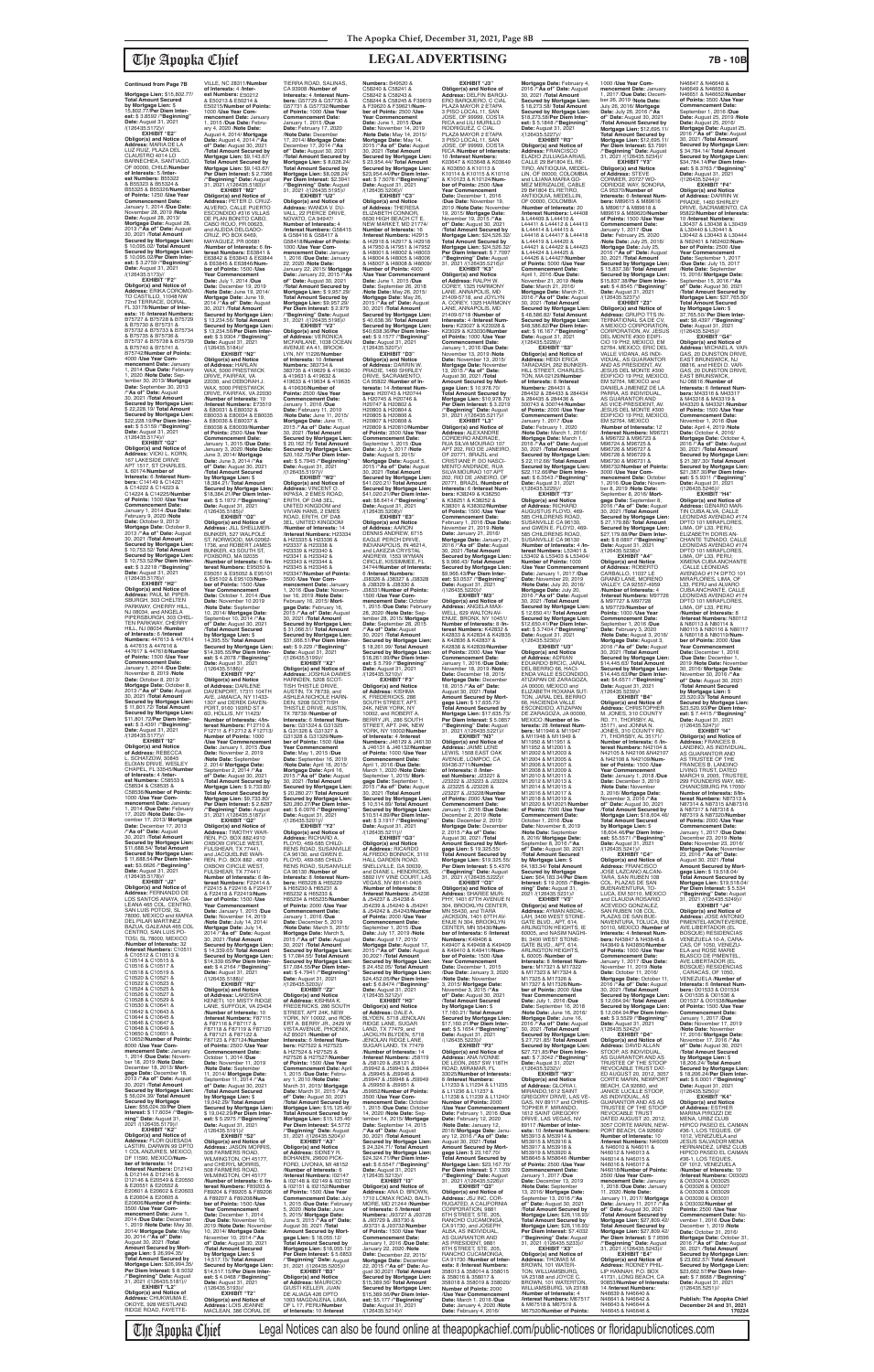**The Apopka Chief, December 31, 2021, Page 9B**

**NOTICE TO CREDITORS** The administration of the estate of DONNIE RAY WHITE**,** deceased, whose date of death was September 23, 2021, is pending in the Cir-cuit Court for Orange County, Florida, Probate Division, the address of which is Clerk of<br>sion, 425 N. Orange Avenue,<br>#340, Orlando, FL 32801. The<br>name and address of the per-<br>sonal representative and the personal representative's attorney are set forth below. All creditors of the dece-

ing claims or demands against<br>decedent's estate must file<br>their claims with this court<br>WITHIN THREE (3) MONTHS<br>AFTER THE DATE OF THE<br>FIRST PUBLICATION OF THIS NOTICE.<br>ALL CLAIMS NOT FILED **ALL CLAIMS NOT FILED**<br> **WITHIN THE TIME PERIODS<br>
<b>SET FORTH IN SECTION<br>
733.702, FLORIDA STAT-<br>
UTES, WILL BE FOREVER<br>
BARRED.<br>
BOTWITHSTANDING** 

**IN THE CIRCUIT COURT OF THE NINTH JUDICIAL CIR-CUIT IN AND FOR ORANGE COUNTY, FLORIDA CASE NO.: 2021-CP-003921-O PROBATE DIVISION IN RE: ESTATE OF DONNIE RAY WHITE, Deceased.** dent and other persons having claims or demands against the decedent's estate on whom a copy of this notice is required<br>to be served must file their<br>claims with this court WITHIN<br>THE LATER OF THREE (3)<br>MONTHS AFTER THE TIME<br>OF FIRST PUBLICATION OF THIS NOTICE OR THIRTY (30) DAYS AFTER THE DATE

**THE TIME PERIODS SET FORTH ABOVE, ANY CLAIM FILED TWO (2) YEARS OR MORE AFTER THE DECE-DENT'S DATE OF DEATH IS BARRED.** The date of first publication

GRACE ANNE GLAVIN, **ESQUIRE** Florida Bar No.: 350605 GRACE ANNE GLAVIN, P.A. 1511 East State Road 434, Suite 2049 Winter Springs, FL 32708 Phone: (407) 699-1110 Email: graceanne22@msn.com Attorney for Personal Representative **Publish: The Apopka Chie** 

OF SERVICE OF A COPY OF THIS NOTICE ON THEM. All other creditors of the de-cedent and other persons hav-174 West Orange Street Apopka, Florida 32703 Personal Representative

of this notice is December 24, 2021. Christin Meredith White

## **December 24 and 31, 2021 170240**

 **NOTICE IS HEREBY GIVEN** that Storage Sense Apopka Lo-cated at 2208 Stillwater Ave., Apopka, Florida 32703 Phone 407-703-8854 intends to sell the personal property described below to enforce a lien imposed on said property Under the Florida Facility Act Statutes. The Sale shall take place online at www.lockerfox.com and closes on the **19th day of January,**<br>**at 3:00 P.M..** Property will be sold for cash only. Unit must be<br>cleaned out within 72 hours of purchase with a \$100 cash clean-<br>ing Deposit.

 **Deceased.**

**IN THE NINTH JUDICIAL CIRCUIT COURT FOR OR-ANGE COUNTY, FLORIDA PROBATE DIVISION File No 2021-CP-003957-O IN RE: ESTATE OF BARBARA DIANE GILLHAM NOTICE TO CREDITORS** The administration of the estate of BARBARA DIANE GILLHAM, deceased, whose date of death was April 4, 2021, is pending in the Cir-cuit Court for Orange County, Florida, Probate Division,<br>the address of which is 425<br>North Orange Avenue, Room<br>#340, Orlando, FL 32801. The names and addresses of the personal representative and the personal representative's<br>attorney are set forth below. attorney are set forth below. All creditors of the decedent and other persons having claims or demands against decedent's estate on whom a<br>copy of this notice is required<br>to be served must file their claims with this court ON OR BEFORE THE LATER OF 3 MONTHS AFTER THE TIME<br>OF THE FIRST PUBLICA-<br>TION OF THIS NOTICE OR<br>30 DAYS AFTER THE DATE<br>OF SERVICE OF A COPY OF<br>THIS NOTICE ON THEM. All other creditors of the decedent and other persons<br>having claims or demands<br>against decedent's estate<br>must file their claims with this<br>court WITHIN 3 MONTHS AFTER THE DATE OF THE FIRST PUBLICATION OF THIS NOTICE. ALL CLAIMS NOT FILED WITHIN THE TIME PERI-ODS SET FORTH IN FLOR-IDA STATUTES SECTION 733.702 WILL BE FOREVER BARRED. NOTWITHSTANDING THE TIME PERIODS SET FORTH ABOVE, ANY CLAIM<br>FILED TWO (2) YEARS OR<br>MORE AFTER THE DECE-<br>DENT'S DATE OF DEATH IS<br>BARRED. The date of first publication of this notice is: December 24, 2021. Personal Representative: Dale Gillham 5113 Tuscan Oak Dr. Orlando, FL 32839 Attorney for Personal Representative: Hallie L. Zobel Florida Bar No. 0748218 Email Address: hzobel@cplspa.com CPLS, P.A. 201 E. Pine Street, Suite 445 Orlando, Florida 32801 **Publish: The Apopka Chief December 24 and 31, 2021 170226**

**vs.**

**TO:**

**IN THE CIRCUIT COURT, IN AND FOR ORANGE COUNTY, FLORIDA CASE No.: 2021-CA-008903-O ESPINEL'S CORP, Plaintiff, JOHN J. MCCAUGHEY, PAT RICIA RIEDEL AND LORRI DALEY, Defendant, NOTICE OF ACTION PAT RICIA RIEDEL AND LORRI DALEY** YOU ARE NOTIFIED that an action to quiet and reform the title on the following real property in Orange County, Florida: **Lot 351, Charlin Park Sixth Addition, according to the Plat thereof as recorded in Plat Book 2, Page 147, of the Public Records of Orange County, Florida a/k/a 7505 Charlin Pkwy. Orlando, FL 32822.** has been filed against you and you are required to serve a copy of your written defenses, if any, to it on Isaac Manzo, of Manzo & Associ-ates, P.A., Plaintiff's attorney, whose address is 4767 New Broad Street, Orlando, FL 32814, telephone number (407) 514-2692, within 30 days of the first publication date, and file<br>the original with the Clerk of this Court either before service

Terms of the Sale are cash only. No checks are accepted. Seller<br>reserves the right to final bid. All sales are final. No refunds will<br>be made. Said Auto will be sold "As Is" with no guarantee. **December 31, 2021** 

# on Plaintiff's attorney or imme-diately thereafter; otherwise a default will be entered against you for the relief demanded in the Complaint or petition. Dated this 2ND day of December 2021. **Tiffany Moore Russell** Clerk of the Circuit Court By: Stan Green As Deputy Clerk CIRCUIT COURT SEAL Civil Division<br>425 N. Orange Avenue<br>
Room 350<br> **Publish: The Apopka Chief**<br> **Publish: The Apopka Chief**<br> **December 10, 17, 24, and<br>
31, 2021 170163**

#### **STORAGE SENSE SELF STORAGE**

Crystal Sharp - Unit 5001 - Personal Property Kenneth Green - Unit 2062 - Personal Property **December 31, 2021 and January 7, 2022**

**170263**

**NOTICE OF PUBLIC AUCTION** In accordance with the provi-sions of State law, there being due and unpaid charges for which the undersigned is entitled to satisfy an owner and/or manager's lien of the goods hereinafter described and stored at the **Life Storage #037** 11955 S. Orange Blos-som Trail, Orlando, FL 32837, 407-826-0024. And, due notice having been given, to the owner of said property and all parties known to claim an interest therein,<br>and the time specified in such and the time specified in such<br>notice for payment of such<br>having expired, the goods will<br>be sold to the highest bidder or otherwise disposed of at a public auction to be held online at www.StorageTreasures.com, which will end on **Monday, January 24, 2022 10:00 AM Customer Name Inventory Kristopher M Brue** Hsld gds/Furn/Tls/Appl/ Tv/St/Equipment **Marc B Jacques-Louis** Hsld gds/Furn/Mach/Equip **Anderson Fland** Hsld gds/Furn **Pedro Juan Figueroa Ocacio** Hsld gds/Furn **Jean Brindamour** Hsld gds/Tv/St/Equipment **Azel Gonzalez** Hsld gds/Furn/Tls/Appl/ Tv/St/Equipment **Publish: The Apopka Chief December 31, 2021 and January 7, 2022**

 **170264**

Terms of the Sale are cash only. No checks are accepted. Seller<br>reserves the right to final bid. All sales are final. No refunds will be made. Said Auto will be sold "As Is" with no guarantee. **December 31, 2021 170276**

**JANUARY 17 at 9 AM**

NOTICE OF PUBLIC SALE<br>Public notice is hereby given that 1ST TOWING AND RECOV-<br>ERY will sell the following vehicle on JANUARY 27, 2022 at<br>08:00:00 AM At 75 West Illiana Street, Orlando, FL 32806. Tow company reserves the right to withdraw said vehicles from auction. For more info, or inquiries, call 407-948-2338 **December 31, 2021**

**NOTICE OF PUBLIC AUCTION** In accordance with the provisions of State law, there besions of State law, there be-<br>ing due and unpaid charges<br>for which the undersigned is<br>entitled to satisfy an owner<br>and/or manager's lien of the<br>goods hereinater described<br>and stored at the **Life Stor-**<br>age #610, 7244 Overl 295-6580. And, due notice having been given, to the owner of said property and all parties known<br>to claim an interest therein. to claim an interest therein,<br>and the time specified in such<br>notice for payment of such<br>having expired, the goods will be sold to the highest bidder or otherwise disposed of at a public auction to be held online at www.StorageTreasures.com, which will end on **Monday, January 24th 2022 @10:00 AM Customer Name Inventory Viguerre Petit Frere** Hsld gds/Furn, TV/ Stereo Equip **Ben Jackson** Hsld gds/Furn, TV/Stereo Equip, Off Furn/Mach/ Equip, Acctng rcrds/ Sales Sampls **Kenesha Anderson** Hsld gds/Furn **Publish: The Apopka Chief December 31, 2021 and January 7, 2022 170267**

**NOTICE OF PUBLIC AUCTION** In accordance with the provi-sions of State law, there being due and unpaid charges for which the undersigned is entitled to satisfy an owner and/or manager's lien of the goods hereinafter described and stored at the **Life Storage #628,** 4020 Curry Ford Road, Orlando, FL 32806, Phone#: 407-480-2932. And, due notice having been given, to the owner of said property and all parties known to claim an interest therein,<br>and the time specified in such notice for payment of such having expired, the goods will be sold to the highest bidder or otherwise disposed of at a public auction to be held online at www.StorageTrea-sures.com, which will end on **January 24, 2022 10:00 AM Customer Name Inventory Edquandre Mayes** Totes and containers **Devonta K Washington** Hsld gds/Furn **Cheryl Lynch Hanzer** Hsld gds **Carol Chapman** Hsld gds/Furn **Amanda Gypsy** Hsld gds/Furn **Andrew Durden** Hsld gds/Furn **Publish: The Apopka Chief December 31, 2021 and January 7, 2022 170268**

**NOTICE OF<br>
<b>PUBLIC AUCTION**<br>
In accordance with the provi-<br>
sions of State law, there being due and unpaid charges for which the undersigned is entitled to satisfy an owner and/ or manager's lien of the goods hereinafter described and stored at the **Life Storage #636** 4650 S. Semoran Boulevard Orlando, FL 32822, 407-823-7734. And, due notice having been given, to the owner of said property and all parties known to claim an interest therein, and the time specified in such<br>notice for payment of such<br>having expired, the goods will<br>be sold to the highest bidder or otherwise disposed of at a public auction to be held online at www.StorageTrea-sures.com, which will end on **Monday, January 24, 2022 10:00 AM Customer Name Inventory James Strong** Hsld gds/Furn **Khaleel McGhee-Bey** Holiday Decorations/Totes **Cortney Wallace** Hsld gds/Furn/Clothes **Angel Bonilla** Ke Pu<br>De<br>Ja

| Orlando, FL 32817 (407) 207-<br>0011.                              | <b>Nieves Colon</b><br>Household goods/Furniture            | Deceased.                                                                         | 30 DAYS AFTER THE DATE<br>OF SERVICE OF A COPY OF               | Personal Representative:                                       |                                                                |                                                                                                           |                                                                  |
|--------------------------------------------------------------------|-------------------------------------------------------------|-----------------------------------------------------------------------------------|-----------------------------------------------------------------|----------------------------------------------------------------|----------------------------------------------------------------|-----------------------------------------------------------------------------------------------------------|------------------------------------------------------------------|
| And, due notice having been                                        | <b>Ilyssa Roberts</b>                                       | <b>NOTICE TO CREDITORS</b>                                                        | THIS NOTICE ON THEM.                                            | <b>VERONICA JUNE</b>                                           |                                                                |                                                                                                           |                                                                  |
| given, to the owner of said<br>property and all parties known      | Household goods/Furniture,<br>TV/Stereo Equipment, Tools/   | The administration of the<br>Estate of BOBSIE SEN YEUN,                           | All other creditors of the<br>decedent and other persons        | <b>MARCIA ANDERSON</b><br>30 Oxford Drive                      | IN THE CIRCUIT COURT OF<br>THE 9th JUDICIAL CIRCUIT,           | riage has been filed against<br>you and that you are required                                             | Florida Supreme Court Ap-<br>proveda Family Law Form             |
| to claim an interest therein,                                      | Appliances, Bins and boxes                                  | deceased, whose date of                                                           | having claims or demands                                        | Franklin, MA 02038                                             | IN AND FOR                                                     | to serve a copy of your writ-                                                                             | 12.915.) Future papers in                                        |
| and the time specified in such                                     | <b>Trahn Bell</b>                                           | death was November 5, 2021,<br>is pending in the Circuit Court                    | against decedent's estate<br>must file their claims with this   | Attorney for Personal                                          | <b>ORANGE COUNTY,</b>                                          | ten defenses, if any, to it on<br>RICARDO LEON whose ad-                                                  | this lawsuit will be mailed to                                   |
| notice for payment of such<br>having expired, the goods will       | Household goods/Furniture,<br>Landscaping/Construction      | of Orange County, Florida,                                                        | court WITHIN 3 MONTHS                                           | Representative:                                                | <b>FLORIDA</b>                                                 | dress is 734 Park Manor Drive                                                                             | the address on record at the<br>clerk's office.                  |
| be sold to the highest bidder                                      | equipment, Bins                                             | Probate Division, the address                                                     | AFTER THE DATE OF THE                                           | <b>BRUCE M. WIGLE. III</b>                                     | Case No.: 2021-DR-                                             | Orlando Florida 32825 on or                                                                               | <b>WARNING: Rule 12.285,</b>                                     |
| or otherwise disposed of at<br>a public auction to be held         | <b>Publish the Apopka Chief</b><br>December 31, 2021 and    | of which is 425 North Orange<br>Avenue, Room 355, Orlando,                        | FIRST PUBLICATION OF<br>THIS NOTICE.                            | Florida Bar No. 293954<br>Murrah, Doyle & Wigle, P. A.         | 010981-0<br>Division: 30                                       | before 1/27/2022, and file the<br>original with the clerk of this                                         | <b>Florida Family Law Rules</b><br>of Procedure, requires cer-   |
| online at www.StorageTrea-                                         | <b>January 7, 2022</b>                                      | Florida, 32801. The name and                                                      | ALL CLAIMS NOT FILED                                            | P.O. Box 1328                                                  |                                                                | Court at Att: Domestic Rela-                                                                              | tain automatic disclosure                                        |
| sures.com, which will end on                                       | 170283                                                      | address of the Personal Rep-<br>resentative and the Personal                      | WITHIN THE TIME PERI-<br>ODS SET FORTH IN FLOR-                 | Winter Park, Florida 32790<br>Telephone: (407) 644-9801        | <b>RICARDO LEON,</b>                                           | tions 425 North Orange Av-                                                                                | of documents and informa-                                        |
|                                                                    |                                                             | Representative's attorney are                                                     | IDA STATUTES SECTION                                            | Email: brucew@mdwpa.com                                        | Petitioner,<br>And                                             | enue Orlando Florida 32801,<br>before service on Petitioner or                                            | tion. Failure to comply can<br>result in sanctions, includ-      |
| <b>NOTICE OF</b>                                                   | Alers. Jennifer                                             | set forth below.                                                                  | 733.702 WILL BE FOREVER                                         | <b>Publish: The Apopka Chief</b>                               | <b>PABLA CECILIA BARRIOS</b>                                   | immediately thereafter. If you                                                                            | ing dismissal or striking of                                     |
| <b>PUBLIC AUCTION</b><br>In accordance with the provi-             | Hsld gds/Furn<br>James, Tyrone                              | All creditors of the dece-<br>dent and other persons having                       | BARRED.<br>NOTWITHSTANDING                                      | December 31, 2021 and<br><b>January 7, 2022</b>                | DE LA RANS.<br>Respondent,                                     | fail to do so, a default may<br>be entered against you for                                                | pleadings.<br>Dated: 12/11/2021                                  |
| sions of State law, there be-                                      | Hsld gds/Furn                                               | claims or demands against                                                         | THE TIME PERIODS SET                                            | 170293                                                         |                                                                | the relief demanded in the                                                                                |                                                                  |
| ing due and unpaid charges                                         | Felix, Malvin                                               |                                                                                   |                                                                 |                                                                | <b>NOTICE OF ACTION FOR</b><br><b>DISSOLUTION OF</b>           | petition.                                                                                                 | Tiffany M. Russell                                               |
| for which the undersigned is<br>entitled to satisfy an owner       | Hsld gds/Furn<br>Swatkowski, David                          |                                                                                   |                                                                 |                                                                | <b>MARRIAGE (NO CHILD OR</b>                                   | Copies of all court docu-<br>ments in this case, includ-                                                  | Clerk of Court<br><b>CLERK OF THE</b>                            |
| and/ or manager's lien of the                                      | Hsld gds/Furn                                               | IN THE CIRCUIT COURT OF                                                           | against you. You are required                                   | Supreme Court Approved                                         | <b>FINANCIAL SUPPORT)</b>                                      | ing orders, are available                                                                                 | <b>CIRCUIT COURT</b>                                             |
| goods hereinafter described<br>and stored at the Life Storage      | Jean Louis, Marie<br>Hsld gds/Furn                          | THE NINTH JUDICIAL CIR-                                                           | to serve a copy of your written                                 | Family Law Form 12.915.)                                       | TO: PABLA CECILIA BAR-                                         | at the Clerk of the Circuit<br>Court's office. You may re-                                                | By: JUAN VAZQUEZ<br><b>CIRCUIT COURT SEAL</b>                    |
| #508, 2650 N. Powers Dr                                            | Saint-Hilaire, Nita                                         | <b>CUIT, IN AND FOR ORANGE</b><br><b>COUNTY, FLORIDA</b>                          | defenses, if any, to this action<br>on Edna Morales-Rodriguez,  | Future papers in this lawsuit<br>will be mailed to the address | <b>RIOS DE LA RANS</b>                                         | view these documents upon                                                                                 | Deputy Clerk                                                     |
| Orlando, FL 32818, 407-293-                                        | Hsld gds/Furn                                               | <b>FAMILY DIVISION</b>                                                            | Esq., of MORALES-RODRI-                                         | on record at the clerk's of-                                   | 734 Park Manor Drive                                           | request. You must keep the                                                                                |                                                                  |
| 6005.<br>And, due notice having been                               | Vermillion, William F<br>Hsld gds                           | Case No.: 2021-DR-7229-O<br>Section:                                              | GUEZ, P.A., Petitioner's at-<br>torney, whose address is 901    | fice.<br><b>WARNING: Rule 12.285,</b>                          | Orlando Florida 32825                                          | Clerk of the Circuit Court's<br>office notified of your cur-                                              | <b>Publish: The Apopka Chief</b><br>December 24, 31, 2021        |
| given, to the owner of said                                        | Vermillion, William F                                       |                                                                                   | East 2nd Avenue, Office Unit                                    | Florida Family Law Rules                                       | YOU ARE NOTIFIED that an                                       | rent address. (You may file                                                                               | <b>January 7 and 14, 2022</b>                                    |
| property and all parties known<br>to claim an interest therein,    | Hsld gds/Furn<br>Williams, Janita                           | <b>DEBORAH CRUZ,</b>                                                              | 1, Hialeah, Florida 33010, on                                   | of Procedure, requires cer-                                    | action for dissolution of mar-                                 | Notice of Current Address.                                                                                | 170241                                                           |
| and the time specified in such                                     | Hsld/Furn, TV/Stereo Equip,                                 | Petitioner,<br>And                                                                | or before 2-24-2022, and file<br>the original with the clerk of | tain automatic disclosure<br>of documents and informa-         |                                                                |                                                                                                           |                                                                  |
| notice for payment of such                                         | Office Furn/Machines/Equip:                                 | <b>WILLIAM EDWARD</b>                                                             | this court at 425 N Orange                                      | tion. Failure to comply can                                    |                                                                |                                                                                                           |                                                                  |
| having expired, the goods will<br>be sold to the highest bidder    | Boxes<br>Torres, Kathia                                     | <b>O'FARRELL</b><br>Respondent.                                                   | Ave, Orlando, FL 32801, ei-<br>ther before service on Peti-     | result in sanctions, includ-<br>ing dismissal or striking of   | IN THE CIRCUIT COURT                                           | below.                                                                                                    | <b>BARRED</b>                                                    |
| or otherwise disposed of at                                        | Hsld gds/Furn                                               |                                                                                   | tioner's attorney or immediate-                                 | pleadings.                                                     | IN AND FOR THE 9th<br><b>JUDICIAL CIRCUIT, IN AND</b>          | All creditors of the dece-<br>dent and other persons having                                               | NOTWITHSTANDING<br>THE TIME PERIODS SET                          |
| a public auction to be held<br>online at www.StorageTrea-          | Holder, Amanda<br>Hsld gds/Furn                             | <b>AMENDED</b>                                                                    | ly thereafter. If you fail to do                                | Dated: December 28, 2021                                       | FOR ORANGE COUNTY,                                             | claims or demands against the                                                                             | FORTH ABOVE. ANY CLAIM                                           |
| sures.com, which will end on                                       | Dawson, Yonique                                             | <b>NOTICE OF ACTION</b><br><b>FOR DISSOLUTION</b>                                 | so, a default may be entered<br>against you for the relief de-  | TIFFANY MOORE RUSSELL                                          | <b>FLORIDA</b><br><b>PROBATE DIVISION</b>                      | decedent's estate on whom a<br>copy of this notice is required                                            | FILED TWO (2) YEARS OR<br>MORE AFTER THE DECE-                   |
| Monday/January 24h, 2022                                           | Hsld gds/Furn                                               | OF MARRIAGE                                                                       | manded in the petition.                                         | <b>CLERK OF THE</b>                                            |                                                                | to be served must file their                                                                              | DENT'S DATE OF DEATH IS                                          |
| @10:00 AM<br><b>CUSTOMER NAME/</b>                                 | <b>Publish: The Apopka Chief</b><br>December 31, 2021 and   | TO:                                                                               | Copies of all court docu-<br>ments in this case, includ-        | <b>CIRCUIT COURT</b><br><b>By: Felicia Sanders</b>             | File Number: 2021-CP-<br>003235-O                              | claims with this court ON OR<br>BEFORE THE LATER OF 3                                                     | BARRED.                                                          |
| <b>INVENTORY</b>                                                   | <b>January 7, 2022</b>                                      | <b>WILLIAM EDWARD</b>                                                             | ing orders, are available                                       | Deputy Clerk                                                   |                                                                | MONTHS AFTER THE TIME                                                                                     | The date of first publica-<br>tion of this notice is December    |
|                                                                    | 170266                                                      | O'FARRELL, whose last                                                             | at the Clerk of the Circuit                                     | CIRCUIT COURT SEAL                                             | IN RE: ESTATE OF                                               | OF THE FIRST PUBLICA-                                                                                     | 24, 2021.                                                        |
|                                                                    |                                                             | known address is<br><b>UNKNOWN</b>                                                | Court's office.<br>You may review these                         | 425 North Orange Ave.<br>Suite 320                             | <b>VIOLET R. HOLLOWELL,</b><br>Deceased.                       | TION OF THIS NOTICE OR<br>30 DAYS AFTER THE DATE                                                          | Personal Representative:<br><b>Carlos Rogers</b>                 |
| IN THE CIRCUIT COURT                                               | of the county in Florida where                              |                                                                                   | documents upon request.                                         | Orlando, Florida 32801                                         |                                                                | OF SERVICE OF A COPY OF                                                                                   | 2310 Oldfield Drive                                              |
| OF THE Ninth JUDICIAL                                              | the property is located} N/A                                | YOU ARE NOTIFIED that an<br>action for Dissolution of Mar-                        | You must keep the Clerk of<br>the Circuit Court's office        | <b>Publish: The Apopka Chief</b>                               | <b>NOTICE TO CREDITORS</b><br>The administration of            | THIS NOTICE ON THEM.<br>All other creditors of the                                                        | Orlando, Florida 32837                                           |
| <b>CIRCUIT, IN AND FOR</b><br>Orange COUNTY, FLORIDA               | Copies of all court docu-<br>ments in this case, includ-    | riage, including claims for dis-                                                  | notified of your current ad-                                    | December 31, 2021 and                                          | the<br>estate of Violet R. Hol-                                | decedent and other persons                                                                                | Attorney for Personal                                            |
| Case No.: 21 DR 14195                                              | ing orders, are available                                   | solution of marriage and other                                                    | dress. (You may file Notice                                     | January 7, 14 and 21 2022                                      | lowell, deceased, whose date<br>of death was August 10, 2021,  | having claims or demands                                                                                  | Representative:                                                  |
| Division: 29                                                       | at the Clerk of the Circuit                                 | related relief has been filed                                                     | of Current Address, Florida                                     | 170292                                                         | is pending in the Circuit Court                                | against the decedent's estate<br>must file their claims WITHIN                                            | Jennifer B. Levy, Esq.<br>Florida Bar No: 0032717                |
| Miles Henderson,                                                   | Court's office. You may re-<br>view these documents upon    |                                                                                   |                                                                 |                                                                | for Orange County, Florida,                                    | 3 MONTHS AFTER THE                                                                                        | 5401 S. Kirkman Rd.                                              |
| Petitioner                                                         | request.                                                    |                                                                                   |                                                                 |                                                                | Probate Division, the address<br>of which is 425 N. Orange Av- | DATE OF THE FIRST PUB-<br>LICATION OF THIS NOTICE.                                                        | Ste. 310<br>Orlando, Florida 32819                               |
| and<br>Mariah Quetel,                                              | You must keep the Clerk of<br>the Circuit Court's office    | <b>NOTICE OF</b>                                                                  | Household Goods/Furniture                                       | <b>ORANGE CT NAACP</b>                                         | enue, #340, Orlando, Florida                                   | ALL CLAIMS NOT FILED                                                                                      | 407-744-9121                                                     |
| Respondent.                                                        | notified of your current ad-                                | <b>PUBLIC AUCTION</b>                                                             | <b>DORSEY, WILLIS</b>                                           | Office furn/Machines/ Equip.                                   | 32801. The name and address<br>of the personal representative  | WITHIN THE TIME PERI-<br>ODS SET FORTH IN FLOR-                                                           | E-mail: jblevy@jblevylaw.com<br><b>Publish: The Apopka Chief</b> |
|                                                                    | dress. (You may file Desig-                                 | In accordance with the provi-                                                     | Household Goods/Furniture                                       | <b>COLLER, JUENITA</b>                                         | and the personal representa-                                   | IDA STATUTES SECTION                                                                                      | December 24 and 31, 2021                                         |
| <b>NOTICE OF ACTION</b><br><b>FOR DISSOLUTION OF</b>               | nation of Current Mailing<br>and E-Mail Address, Florida    | sions of State law, there be-<br>ing due and unpaid charges                       | <b>JOLTEUS, WILSO</b><br>Household Goods/Furniture              | Household Goods/Furniture<br><b>SIMON, GLORIA</b>              | tive's attorney are set forth                                  | 733.702 WILL BE FOREVER                                                                                   | 170248                                                           |
| <b>MARRIAGE NO CHILDREN</b>                                        | Supreme Court Approved                                      | for which the undersigned is                                                      | <b>WILSON, CARLTON</b>                                          | Household Goods/Furniture-                                     |                                                                |                                                                                                           |                                                                  |
| <b>NO PROPERTY</b>                                                 | Family Law Form 12.915.)<br>Future papers in this lawsuit   | entitled to satisfy an owner<br>and/or manager's lien of the                      | <b>TV/Stereo Equipment-</b><br>Tools/Appliances-Landscap-       | TV/Stereo Equipment-<br>Office furn/Machines/ Equip.           |                                                                |                                                                                                           |                                                                  |
| TO:                                                                | will be mailed or e-mailed to                               | goods hereinafter described                                                       | ing/ Construction Equip                                         | <b>HENDERSON, MANDRELL</b>                                     | IN THE CIRCUIT COURT                                           | copy of this notice is required FILED TWO (2) YEARS OR                                                    |                                                                  |
| <b>Mariah Quetel</b>                                               | the clerk's office.                                         | the addresses on record at and stored at the Life Storage                         | <b>BEACH, JAZMINE</b>                                           | Household Goods/Furniture-<br><b>TV/Stereo Equipment</b>       | <b>FOR ORANGE COUNTY,</b><br><b>FLORIDA</b>                    | to be served must file their MORE AFTER THE DECE-<br>claims with this court ON OR DENT'S DATE OF DEATH IS |                                                                  |
| 1126 NW 16th Ave, ??                                               |                                                             | #077, 4066 Silver Star Road<br>WARNING: Rule 12.285, Orlando, FL 32808 (407) 298- | Household Goods/Furniture-<br><b>TV/Stereo Equipment</b>        | <b>GLANTON, RICK</b>                                           | PROBATE DIVISION                                               | BEFORE THE LATER OF 3                                                                                     | BARRED.                                                          |
| YOU ARE NOTIFIED that an                                           | Florida Family Law Rules                                    | 9451.                                                                             | <b>DAUGHERTY, COLIN</b>                                         | Household Goods/Furniture                                      | File No. 2021-CP-003949-O                                      | MONTHS AFTER THE TIME                                                                                     | The date of first publication                                    |
| action for Dissolution of Mar-<br>riage No Children No Prop-       | of Procedure, requires cer-<br>tain automatic disclosure    | And, due notice having been<br>given, to the owner of said                        | Household Goods/Furniture<br><b>FORD, SAMANTHA</b>              | <b>TUCKER, OMARIANA</b><br>Household Goods/Furniture           | IN RE: ESTATE OF                                               | OF THE FIRST PUBLICA-<br>TION OF THIS NOTICE OR                                                           | of this notice is December 24,<br>2021.                          |
| erty has been filed against                                        | of documents and informa-                                   | property and all parties known                                                    | Household Goods/Furniture                                       | <b>EUTSEY, MARY</b>                                            | <b>JAMES WHITHURST</b>                                         | 30 DAYS AFTER THE DATE                                                                                    | Personal Representative:                                         |
| you and that you are required                                      | tion. Failure to comply can<br>result in sanctions, includ- | to claim an interest therein,                                                     | <b>COOPER, BRUCE</b><br>Household Goods/Furniture-              | Household Goods/Furniture,                                     | Deceased.                                                      | OF SERVICE OF A COPY OF<br>THIS NOTICE ON THEM.                                                           | <b>NANCY LEIMBACH</b><br>1085 TWIN OAKS CIR                      |
| to serve a copy of your writ-<br>ten defenses, if any, to it on    | ing dismissal or striking of                                | and the time specified in such<br>notice for payment of such                      | <b>TV/Stereo Equipment</b>                                      | Tools/Appliances,<br><b>TV/Stereo Equipment</b>                | <b>NOTICE TO CREDITORS</b>                                     | All other creditors of the de-                                                                            | OVIEDO. Florida 32765                                            |
| Miles Colin Bertie Hender-                                         | pleadings.                                                  | having expired, the goods will                                                    | <b>SAMA, BRENDA</b>                                             | <b>SMITH, LINDA</b>                                            | The administration of the es-                                  | cedent and other persons hav-<br>ing claims or demands against                                            | Attorney for Personal                                            |
| son, whose address is 2046<br>Bowen Dr Orlando FL 32822,           | Dated: 12/2/2021.                                           | be sold to the highest bidder<br>or otherwise disposed of at                      | Vehicle/Boat/Trailer<br><b>BROCKINGTON, MARCUS</b>              | Household Goods/Furniture<br><b>THOMAS, LAKENDRA</b>           | tate of JAMES WHITHURST,<br>deceased, whose date of            | decedent's estate must file                                                                               | Representative:                                                  |
| on or before 1/27/2022, and                                        |                                                             | a public auction to be held                                                       | Household Goods/Furniture                                       | Household Goods/Furniture                                      | death was August 12, 2021,                                     | their claims with this court                                                                              | <b>STEPHANIE VOLLRATH</b>                                        |
| file the original with the clerk<br>of this Court at 425 North Or- | <b>Tiffany Moore Russell</b>                                | online at www.StorageTrea-<br>Orange County sures.com, which will end on          | <b>HAMPTON, KIMNEISHA</b><br>Household Goods/Furniture-         | <b>LYONS, ANTOINETTE</b><br>TV/Stereo Equipment,               | is pending in the Circuit Court<br>for ORANGE County, Florida, | WITHIN 3 MONTHS AFTER<br>THE DATE OF THE FIRST                                                            | Attorney<br>Florida Bar Number: 83355                            |
| ange Ave Orlando FL 32801,                                         | Clerk of the Court                                          | Monday, January 24, 2022                                                          | Office furn/Machines/Equip.                                     | Household Goods/Furniture                                      | Probate Division, the address                                  | PUBLICATION OF THIS NO-                                                                                   | Vollrath Law PA                                                  |
| before service on Petitioner or                                    | CLERK OF THE @ 10 AM                                        |                                                                                   | <b>SMART, EMILY</b>                                             | <b>BARNES, NEONIECHA</b>                                       | of which is 425 N Orange                                       | TICE.<br>ALL CLAIMS NOT FILED                                                                             | 1757 W. Broadway, Suite 3                                        |
| immediately thereafter. If you<br>fail to do so, a default may     | By: MELISSA RIVERA INVENTORY                                | CIRCUIT COURT CUSTOMER NAME/                                                      | Household Goods/Furniture<br><b>JOSEPH, DAVIS</b>               | Household Goods/Furniture<br><b>JENKINS, AHJHANE</b>           | Ave, Orlando, FL 32801. The<br>names and addresses of the      | WITHIN THE TIME PERI-                                                                                     | Oviedo, Florida 32765<br>Telephone: (407) 366-0087               |
| be entered against you for                                         | CIRCUIT COURT SEAL                                          | <b>MCRAE, DEBRA J</b>                                                             | Household Goods/Furniture                                       | Household Goods/Furniture                                      | personal representative and                                    | ODS SET FORTH IN FLOR-                                                                                    | E-Mail:                                                          |
| the relief demanded in the<br>petition.                            |                                                             | Deputy Clerk Household Goods/Furniture<br><b>HENRY, THERESA</b>                   | <b>ARTHURS, CRAIG</b><br>Household Goods/Furniture              | <b>JOLTEUS, WILSO</b><br>Household Goods/Furniture             | the personal representative's<br>attorney are set forth below. | IDA STATUTES SECTION<br>733.702 WILL BE FOREVER                                                           | stephanie@vollrath-law.com<br>Secondary E-Mail:                  |
| {If applicable, insert the legal                                   | <b>Publish: The Apopka Chief</b>                            | Household Goods/Furniture                                                         | <b>CALIXTE, MORANCY</b>                                         | Publish: The Apopka Chief                                      | All creditors of the decedent                                  | <b>BARRED</b>                                                                                             | katie@vollrath-law.com                                           |
| description of real property,                                      | December 10, 17, 24 and                                     | <b>DESROSIERS, DIDEROT</b>                                                        | Household Goods/Furniture                                       | December 31, 2021 and                                          | and other persons having<br>claims or demands against          | NOTWITHSTANDING<br>THE TIME PERIODS SET                                                                   | <b>Publish: The Apopka Chief</b><br>December 24 and 31, 2021     |
| a specific description of per-<br>sonal property, and the name     | 31, 2021<br>170162                                          | Household Goods/Furniture<br><b>EDWARDS, LEANDRIA</b>                             | <b>JOHNSON, SHAMONY</b><br>Household Goods/Furniture            | <b>January 7, 2022</b><br>170265                               | decedent's estate on whom a                                    | FORTH ABOVE, ANY CLAIM                                                                                    | 170249                                                           |
|                                                                    |                                                             |                                                                                   |                                                                 |                                                                |                                                                |                                                                                                           |                                                                  |

The Apopka Chief Legal Notices can also be found online at theapopkachief.com/public-notices or floridapublicnotices.com

**NOTICE OF PUBLIC AUCTION** In acc , ordance with the provi-sions of State law, there being due and unpaid charges for which the undersigned is en-titled to satisfy an owner and/ or manager's lien of the goods hereinafter described and stored at the **Life Storage #8302,** 13450 Landstar Blvd Orlando, FL 32824 (407) 601- 4169. And, due notice having been given, to the owner of said property and all parties known to claim an interest therein, and the time specified in such<br>notice for payment of such<br>having expired, the goods will be sold to the highest bidder or otherwise disposed of at a public auction to be held **@ 10:00 AM** Hsld gds/Furn **Tir**  $Hs$ <br> $Tl$ TV/Stereo Equip **Geisel Jones** Hsld gds/Furn Hsld gds/Furn

 **NOTICE OF PUBLIC SALE** Public notice is hereby given that **1ST TOWING AND RECOV-ERY** will sell the following vehicle on **JANUARY 27, 2022** at 08:00:00 AM At 75 West Illiana Street, Orlando, FL 32806.

#### **1HGCG32571A018527 HOND 2001**

**170275**

| decedent's estate on whom a<br>copy of this notice is required<br>to be served must file their<br>claims with this court ON OR<br>BEFORE THE LATER OF 3<br>MONTHS AFTER THE TIME<br>OF THE FIRST PUBLICA-<br>TION OF THIS NOTICE OR<br>30 DAYS AFTER THE DATE | FORTH ABOVE, ANY CLAIM<br>FILED TWO (2) YEARS OR<br>MORE AFTER THE DECE-<br>DENT'S DATE OF DEATH IS<br>BARRED.<br>The date of first publica-<br>tion of this Notice is December<br>31.2021. |
|---------------------------------------------------------------------------------------------------------------------------------------------------------------------------------------------------------------------------------------------------------------|---------------------------------------------------------------------------------------------------------------------------------------------------------------------------------------------|
| OF SERVICE OF A COPY OF                                                                                                                                                                                                                                       | Personal Representative:                                                                                                                                                                    |

**NOTICE OF PUBLIC AUCTION** In accordance with the provi-sions of State law, there be-ing due and unpaid charges for which the undersigned is entitled to satisfy an owner and/ or manager's lien of the goods hereinafter described and stored at the **Life Stor-**<br>**age** #1068 9001 Eastmar<br>Commons Blvd Orlando, Fl<br>32825 (407) 504-1957. And,<br>due notice having been given, to the owner of said property and all parties known to claim<br>an interest therein, and the<br>time specified in such notice for payment of such having expired, the goods will be sold to the highest bidder or otherwise disposed of at a public auction to be held online at www.StorageTreasures.com, which will end on **January 24th of 2022 at 10:00 AM Customer Name Inventory Cieara L Thomas** Hsld gds/Furn **Jacob J Walti** Hsld gds/Furn **Adam Evans** Hsld gds/Furn **Lilliea Jackson** Hsld gds/Furn **Lisa J Halle** Hsld gds/Furn **Phylicia Petteway** Hsld gds/Furn **Publish: The Apopka Chief December 31, 2021 and January 7, 2022**

 **170272**

| <b>Cortney Wallace</b><br>Hsld gds/Furn/Clothes<br>Angel Bonilla<br>Hsld gds/Furn                                                                                                                                                                                                                                                                                                                                                                                                                                        | <b>FICTITIOUS NAME</b><br><b>LAW PURSUANT</b><br><b>TO SECTION 865.09,</b><br><b>FLORIDA STATUTES</b>                                                                                                                                                                                                                                                                                                                |
|--------------------------------------------------------------------------------------------------------------------------------------------------------------------------------------------------------------------------------------------------------------------------------------------------------------------------------------------------------------------------------------------------------------------------------------------------------------------------------------------------------------------------|----------------------------------------------------------------------------------------------------------------------------------------------------------------------------------------------------------------------------------------------------------------------------------------------------------------------------------------------------------------------------------------------------------------------|
| Keturah Robinson<br>Johnson<br>Hsld gds/Furn<br>Publish: The Apopka Chief<br>December 31, 2021 and                                                                                                                                                                                                                                                                                                                                                                                                                       | NOTICE IS HEREBY GIVEN<br>that the undersigned, desiring<br>to engage in business under<br>the fictitious name of                                                                                                                                                                                                                                                                                                    |
| January 7, 2022<br>170269                                                                                                                                                                                                                                                                                                                                                                                                                                                                                                | <b>Epik Travel</b>                                                                                                                                                                                                                                                                                                                                                                                                   |
| online at www.StorageTrea-<br>sures.com, which will end on<br>Monday, January 24, 2022<br>@ 10:00 AM<br><b>Customer Name</b><br>Inventory<br><b>Frank Rodriguez</b><br>Hsld gds/Furn<br><b>Rickie Velez Quiles</b><br>Hsld gds/Furn<br><b>Tim Uzzell</b><br>Hsld gds/Furn;<br><b>TV/Stereo Equip</b><br>Geisel Jones<br>Hsld gds/Furn<br>Neisha Vazquez Mercado<br>Hsld gds/Furn<br><b>Yonelle Jose Otero</b><br>Hsld gds/Furn<br>Publish: The Apopka Chief<br>December 31, 2021 and<br><b>January 7, 2022</b><br>170270 | located at 5601 Windhover<br>Drive, in the County of Orange<br>in the City of Orlando Florida<br>32819 intends to register the<br>above said name with the Di-<br>vision of Corporations of the<br>Florida Department of State,<br>Tallahassee, Florida.<br>Dated at Orlando, Florida, this<br>23rd day of December, 2021.<br>HotelsCorp.com, LLC<br><b>Publish: The Apopka Chief</b><br>December 31, 2021<br>170281 |
|                                                                                                                                                                                                                                                                                                                                                                                                                                                                                                                          |                                                                                                                                                                                                                                                                                                                                                                                                                      |

**NOTICE OF PUBLIC SALE** Notice is hereby given that **NorthWest Orlando Storage at 5330 North Pine Hills Road Orlando, FL 32808** will sell the contents of the stor-age units listed below at a public auction to satisfy a lien placed on the contents (pursuant to Chapter 83 of the Florida Statutes). The sale will take place at the website StorageTreasures.com on **JANUARY 19, 2022,** at 9:00 am. The sale will be conducted under the direction of Christopher Rosa (AU4167) and StorageTreasures.com on behalf of the facility's management. Units may be available for viewing prior to the sale on StorageTrea-sures.com. Contents will be sold for cash only to the highest bidder. A 10% buyer's premium will be charged as well as a \$50 cleaning de-<br>posit per unit. All sales are final. Seller reserves the right to withdraw the property at any time before the sale or to refuse any bids. The prop-erty to be sold is described as "general household items" unless otherwise noted. Unit # - Name - Description: **#D025 Qrashala Mahone**  Household Items **#E006 Alex Rose Household #D043-045 Jonathan Hamilton** Tv, Labtop, Computere, Household Items **#C101 Marlon Bunche** Clothes, Misc<br>#C042 TOUTE<br>Cristobalina Sanchez **Cristobalina Sanchez** house sold item **Publish The Apopka Chief December 31, 2021 and January 7, 2022**

**170273**

located at 5601 Windhover Drive, in the County of Orange in the City of Orlando Florida 32819 intends to register the above said name with the Division of Corporations of the Florida Department of State, Tallahassee, Florida. Dated at Orlando, Florida, this 23rd day of December, 2021.

HotelsCorp.com, LLC

**Publish: The Apopka Chief December 31, 2021 170282**

| having expired, the goods will<br>be sold to the highest bidder<br>or otherwise disposed of at<br>a public auction to be held<br>online at www.StorageTrea- | <b>NOTICE UNDER</b><br><b>FICTITIOUS NAME</b><br><b>LAW PURSUANT</b><br><b>TO SECTION 865.09.</b><br><b>FLORIDA STATUTES</b>   |
|-------------------------------------------------------------------------------------------------------------------------------------------------------------|--------------------------------------------------------------------------------------------------------------------------------|
| sures.com, which will end on<br>Monday January 24, 2022<br>10:00 AM                                                                                         | NOTICE IS HEREBY GIVEN<br>that the undersigned, desiring<br>to engage in business under<br>the fictitious name of              |
| <b>Customer Name Inventory</b><br><b>Beverly Rodriguez</b><br>Hsld gds/Furn                                                                                 | <b>Epik Vacations</b>                                                                                                          |
| Amy K Bartell<br>Hsld gds/Furn,<br>TV/Stereo Equip, Boxes<br><b>Publish: The Apopka Chief</b><br>December 31, 2021 and                                      | located at 5601 Windhover<br>Drive, in the County of Orange<br>in the City of Orlando Florida<br>32819 intends to register the |

| Monday January 24, 2022<br>10:00 AM |                           |
|-------------------------------------|---------------------------|
| <b>Customer Name Inventory</b>      | IN THE CIRCUIT COURT      |
| BioSchwartz                         | <b>FOR ORANGE COUNTY.</b> |
| Acct. Records/Sales Sample          | <b>FLORIDA</b>            |
| Christy Hinson                      | <b>PROBATE DIVISION</b>   |
| Household goods/Furniture           | File No. 2021-CP-004089-O |
| DeAnna Acevedo                      |                           |
| Household goods/Furniture           | IN RE: Estate of          |
| Shawn Michael                       | <b>BOBSIE SEN YEUN.</b>   |
| Nieves Colon                        | Deceased.                 |

| <b>POWER TOWING</b><br><b>SERVICES, INC.</b><br><b>440 METCALF AVE</b><br>ORLANDO, FL 32811<br>TEL: 407-948-2338<br>TEL: 407-948-2283<br>FAX: 407-948-9498                                                                                         | <b>NOTICE OF</b><br><b>PUBLIC AUCTION</b><br>In accordance with the provi-<br>sions of State law, there be-<br>ing due and unpaid charges<br>for which the undersigned is<br>entitled to satisfy an owner<br>and/or manager's lien of the                                                                                                       |
|----------------------------------------------------------------------------------------------------------------------------------------------------------------------------------------------------------------------------------------------------|-------------------------------------------------------------------------------------------------------------------------------------------------------------------------------------------------------------------------------------------------------------------------------------------------------------------------------------------------|
| <b>NOTICE OF SALE</b><br>OF MOTOR VEHICLE<br><b>PURSUANT TO</b><br>F.S. 713.78 (5)<br>There will be a sale of the<br>following vehicles located at<br>440 Metcalf Ave, Orlando, FL<br>32811. DATE OF SALE:<br><b>JANUARY 17th, 2022</b><br>at 9 AM | goods hereinafter described<br>and stored at the Life Storage<br>#8304, 14916 Old Cheney<br>Hwy, Orlando, FL 32828<br>Phone #: (407) 208-9257.<br>And, due notice having been<br>given, to the owner of said<br>property and all parties known<br>to claim an interest therein,<br>and the time specified in such<br>notice for payment of such |

**January 7, 2022**

**170271**

**1G11D5SL9FF208048 CHEV 2015**

**2013 NISSAN ALTIMA BLACK 4D** VIN# 1N4AL3AP4DC268939

**170291**

**NOTICE UNDER FICTITIOUS NAME LAW PURSUANT TO SECTION 865.09, FLORIDA STATUTES** NOTICE IS HEREBY GIVEN that the undersigned, desiring<br>to engage in business under<br>the fictitious name of **Creative PGM** located at 1009 Pine Street, in the County of Orange in the City of Orlando Florida 32824, intends to register the above said name with the Division of Corporations of the Florida Department of State, Tallahas-

see, Florida.

Dated at Orlando, Florida, this 22 day of December, 2021. Creative Printing & Graphic Design, Inc. **Publish: The Apopka Chief December 31, 2021**

**170280**

**NOTICE UNDER** 

**NOTICE OF PUBLIC AUCTION**

In accordance with the provi-sions of State law, there be-ing due and unpaid charges for which the undersigned is entitled to satisfy an owner and/or manager's lien of the goods hereinafter described and stored at the **Life Storage #507,** 11583 University Blvd. **Customer Name In BioSchwartz Acct. Records/Sales S DeAnna Acevedo**

# **Monday January 24, 2022 10:00 AM**

**PUBLIC NOTICES** The Apopka Chief **Ph: 407-886-2777 • Fax: 407-889-4121** *LEGALS CAN BE FOUND ON PAGES* **7B - 10B**